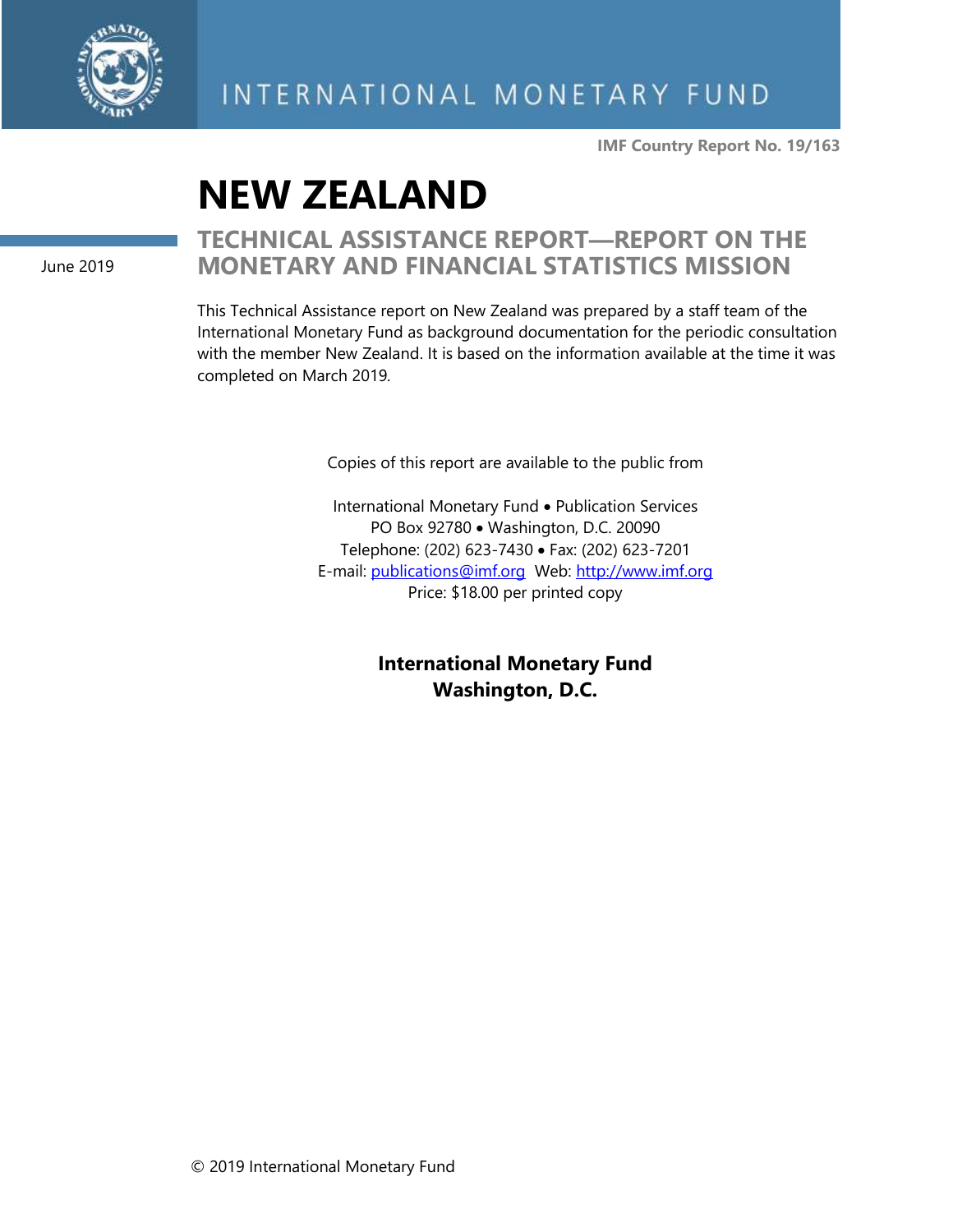

## **NEW ZEALAND**

**MARCH 2019**

### **REPORT ON THE MONETARY AND FINANCIAL STATISTICS MISSION (OCTOBER 1–12, 2018)**

#### **PREPARED BY JUSTIN MATZ**

The contents of this report constitute technical advice provided by the staff of the International Monetary Fund to the authorities of the New Zealand (the "TA recipient") in response to their request for technical assistance. This report (in whole or in part) or summaries thereof may be disclosed by the IMF to IMF Executive Directors and members of their staff, as well as to other agencies or instrumentalities of the TA recipient, and upon their request, to World Bank staff, and other technical assistance providers and donors with legitimate interest, unless the TA recipient specifically objects to such disclosure (see Operational Guidelines for the Dissemination of [Technical Assistance Information\)](http://www.imf.org/external/np/pp/eng/2013/061013.pdf). Publication or disclosure of this report (in whole or in part) or summaries thereof to parties outside the IMF other than agencies or instrumentalities of the TA recipient, World Bank staff, other technical assistance providers and donors with legitimate interest, shall require the explicit consent of the TA recipient and the IMF's Statistics Department.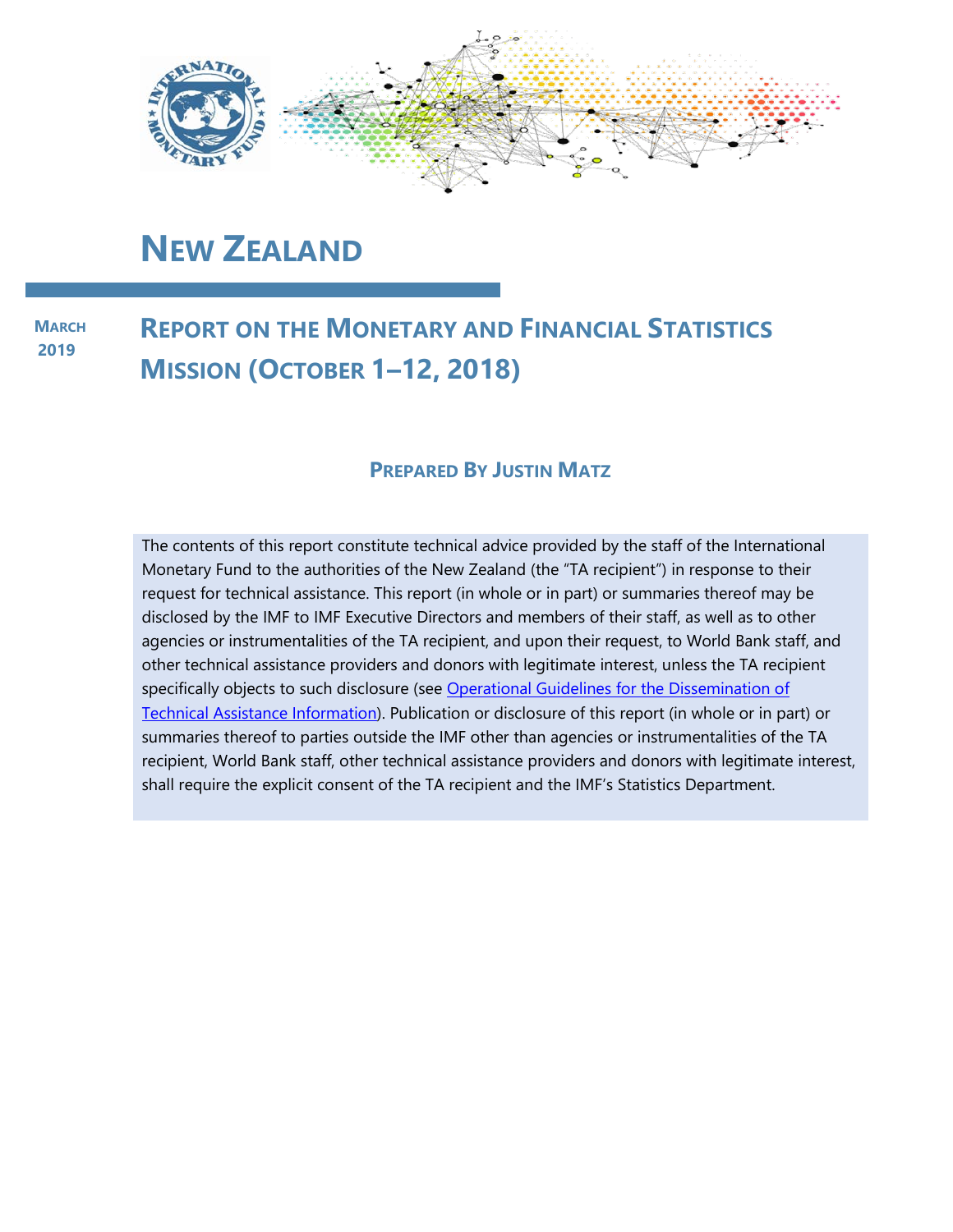## **CONTENTS**

| SUMMARY OF MISSION OUTCOMES AND PRIORITY RECOMMENDATIONS __________________ 4 |    |
|-------------------------------------------------------------------------------|----|
|                                                                               |    |
|                                                                               |    |
|                                                                               |    |
| DETAILED TECHNICAL ASSESSMENT AND RECOMMENDATIONS _________________________11 |    |
|                                                                               |    |
|                                                                               |    |
|                                                                               |    |
|                                                                               |    |
|                                                                               |    |
| <b>TABLES</b>                                                                 |    |
|                                                                               |    |
|                                                                               |    |
|                                                                               |    |
| <b>APPENDIX</b>                                                               |    |
|                                                                               | 28 |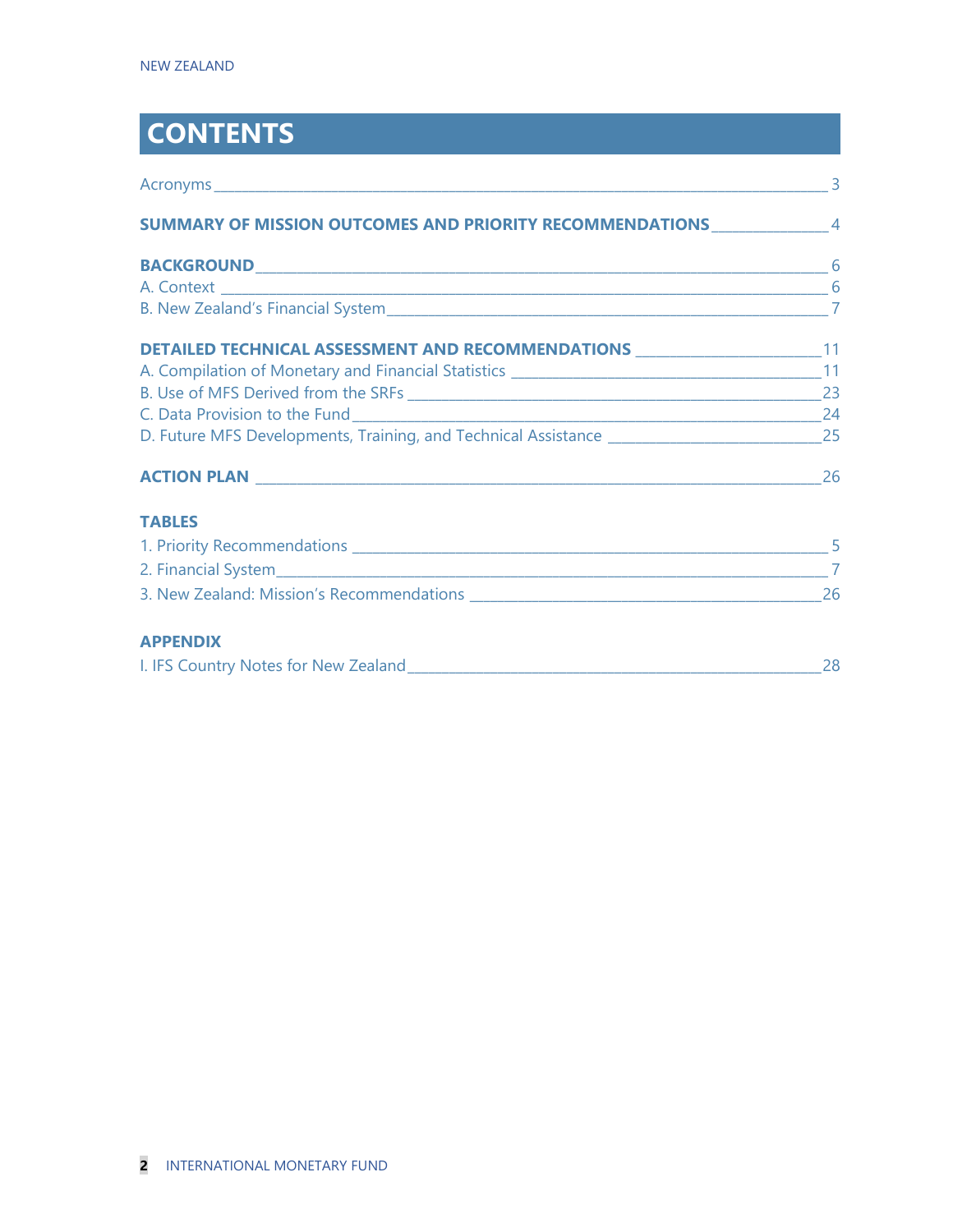### **Acronyms**

| APD           | IMF's Asia and Pacific Department                              |
|---------------|----------------------------------------------------------------|
| <b>BBS</b>    | Bank balance sheet collection system                           |
| <b>CIS</b>    | Collective investment scheme                                   |
| <b>DTFC</b>   | Deposit taking finance corporation                             |
| <b>FMA</b>    | Financial markets authority                                    |
| FSG           | Financial services group                                       |
| <b>FSI</b>    | Financial soundness indicator                                  |
| <b>FSIS</b>   | Financial sector information system                            |
| GAAP          | Generally accepted accounting principles                       |
| GIF           | Group investment fund                                          |
| <b>IFRSs</b>  | International Financial Reporting Standards                    |
| <b>IFS</b>    | <b>International Financial Statistics</b>                      |
| ICs           | Insurance corporations                                         |
| IMF           | International Monetary Fund                                    |
| <b>IMP</b>    | Individually managed portfolios                                |
| MF            | Managed funds                                                  |
| <b>MFS</b>    | Monetary and financial statistics                              |
| <b>MFSMCG</b> | Monetary and Financial Statistics Manual and Compilation Guide |
| <b>MMF</b>    | Money market fund                                              |
| <b>NDTFC</b>  | Non-deposit taking finance corporations                        |
| ODCs          | Other depository corporations                                  |
| <b>OFCs</b>   | Other financial corporations                                   |
| PFs           | Pension funds                                                  |
| PIE           | Portfolio investment entity                                    |
| RB            | Registered banks                                               |
| <b>RBNZ</b>   | Reserve Bank of New Zealand                                    |
| SI            | Savings institutions                                           |
| <b>SRFs</b>   | Standardized report forms                                      |
| <b>SSR</b>    | Standard statistical return                                    |
| <b>STA</b>    | <b>IMF's Statistics Department</b>                             |
| SU            | <b>Statistics Unit</b>                                         |
| ТA            | <b>Technical assistance</b>                                    |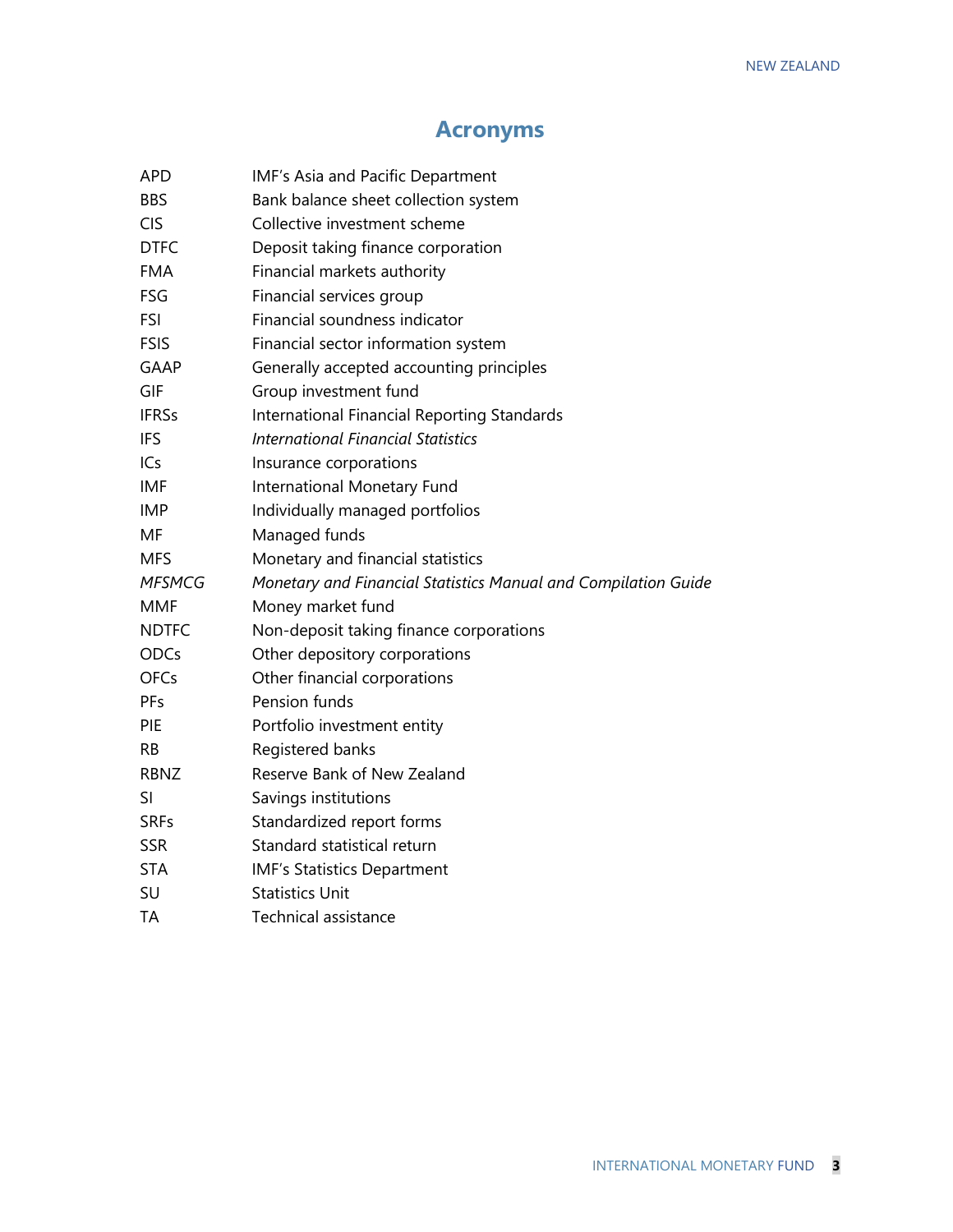## **SUMMARY OF MISSION OUTCOMES AND PRIORITY RECOMMENDATIONS**

**1. At the request of the Reserve Bank of New Zealand (RBNZ), and with the support of the IMF's Asia & Pacific Department (APD), a monetary and financial statistics (MFS) technical assistance (TA) mission visited Wellington, New Zealand during October [1](#page-4-0)–12, 2018.** I The mission's main objectives were to assist the RBNZ to: (i) complete the central bank Standardized Report Form (SRF 1SR); (ii) review the source data and bridge table used to produce Other Depository Corporations (ODCs) Standardized Report Form (SRF 2SR); (iii) assist the RBNZ to produce additional historical data in the SRFs 1SR and 2SR for the past five years; (iv) review the available source data for the compilation the Other Financial Corporations (OFCs) Standardized Report Form (SRF 4SR); (v) prepare metadata for the central bank, ODC, and OFC surveys; and (vi) agree on a timetable for RBNZ's SRF-reporting of its MFS.

**2. Together with staff of the Statistics Unit (SU) of the Macro-Financial Department, the mission reviewed the source data for the RBNZ, Registered Banks (RBs), managed funds (MFs) and Insurance Corporations (ICs) and finalized the SRF compilation framework.** The mission assisted the staff of the SU to develop reports that automatically generate the SRFs 1SR, 2SR from Financial Sector Information System (FSIS), the RBNZ's proprietary database. FSIS generated reports pull the source data from the RBNZ's general ledger and information reported to the RBNZ by ODCs. In order to regularly produce and submit data for OFCs, new series that aggregate MFs and ICs will need to be created in FSIS.

#### **3. The size of the OFC sector makes a priority for the RBNZ to compile and**

**disseminate a quarterly OFC survey.** Combined, the MFs, ICs, and Non-Deposit Taking Finance Companies (NDTFCs) represent around a quarter of total financial system's assets. Excluding such a sizable portion of the financial sector from the MFS would significantly affect their usefulness for policy formulation, particularly as these sectors represent long-term household savings. Production of data for OFCs will permit the compilation of a financial corporation's survey. The RBNZ is also eager to use the accounts of OFCs in the compilation of financial statistics, such as flow-of-funds and Balance Sheet Approach.

**4. The RBNZ can now compile MFS based on SRFs for national dissemination and for reporting to the IMF's Statistics Department (STA) for publication in** *International Financial Statistics (IFS).* Historical monthly series can be provided from December 2001 for the RBNZ, from January 2013 for ODCs, from June 2014 for MFs, and June 2016 for ICs. The

<span id="page-4-0"></span><sup>1</sup> The mission would like to thank the RBNZ and the staff of their Macro-Financial Department MFD, for their hospitality and full support. A list of officials met by the mission is included in Appendix I.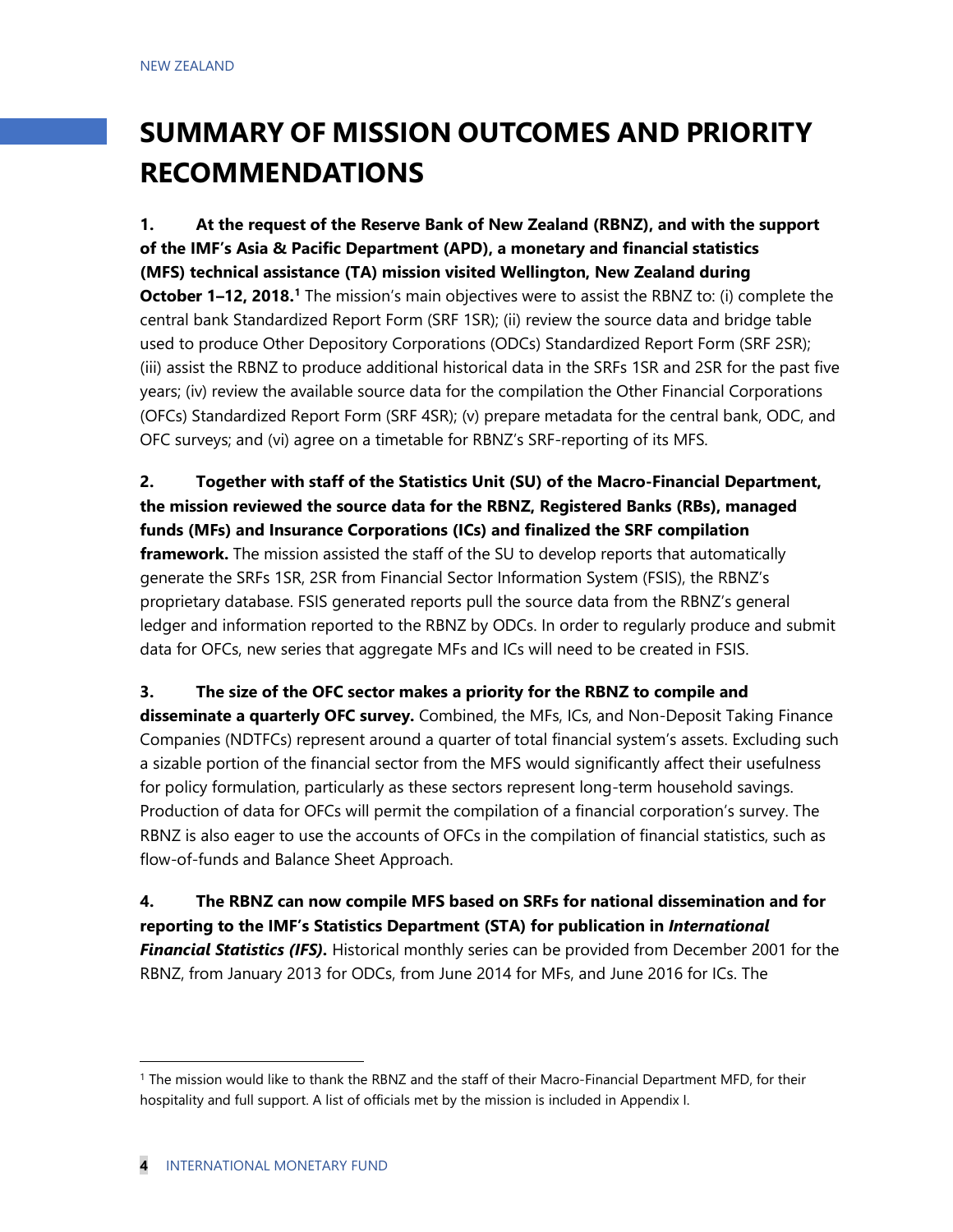necessary data and metadata will be reported internally and to STA for publication in *IFS* by end-2018.

**5. The key objectives of the mission have been accomplished.** SRF-based MFS are published in *IFS* as of the December 2018 issue. Work undertaken by the SU to improve its collections over the past few years put the mission in the position to finalize the reporting framework, including for the OFCs. Many of the mission's recommended reclassifications were completed on-site within the RBNZ's proprietary database software.

**6. To support progress in the above work areas, the mission recommended a detailed action plan with the priority recommendations summarized in Table 1.** Further details can be found in the section *Detailed Technical Assessment and Recommendations*.

| <b>Target Date</b> | <b>Priority Recommendation</b>                     | <b>Responsible Institutions</b> |  |
|--------------------|----------------------------------------------------|---------------------------------|--|
| December 2018      | The RBNZ to report to STA, on a regular monthly    | <b>RBNZ - Statistics Unit</b>   |  |
| - Completed as     | basis, SRF 1SR based on the new compilation        |                                 |  |
| of November        | framework, including historical series from        |                                 |  |
| 2018               | December 2001 onwards.                             |                                 |  |
| December 2018      | The RBNZ to report to STA, on a regular monthly    |                                 |  |
| - Completed as     | basis, SRF 2SR based on the new compilation        |                                 |  |
| of November        | framework, including historical series from        | <b>RBNZ - Statistics Unit</b>   |  |
| 2018               | January 2013 onwards.                              |                                 |  |
| December 2018      | The RBNZ to provide STA with an initial set of     |                                 |  |
|                    | quarterly data in SRF 4SR based on the agreed      |                                 |  |
| - Completed as     | compilation framework, including historical series | <b>RBNZ - Statistics Unit</b>   |  |
| of November        | from June 2014 onwards for MFs and June 2016       |                                 |  |
| 2018               | onwards for ICs.                                   |                                 |  |
|                    | SU to create the needed time series in FSIS to be  |                                 |  |
| <b>June 2019</b>   | able to regularly produce and disseminate data     | <b>RBNZ - Statistics Unit</b>   |  |
|                    | using SRF 4SR for MFs and ICs.                     |                                 |  |
|                    | SU to align the official monetary statistics       |                                 |  |
| <b>June 2019</b>   | published on the RBNZ's website to the balance     | <b>RBNZ - Statistics Unit</b>   |  |
|                    | sheet and survey data compiled from the SRFs.      |                                 |  |

#### **Table 1. Priority Recommendations**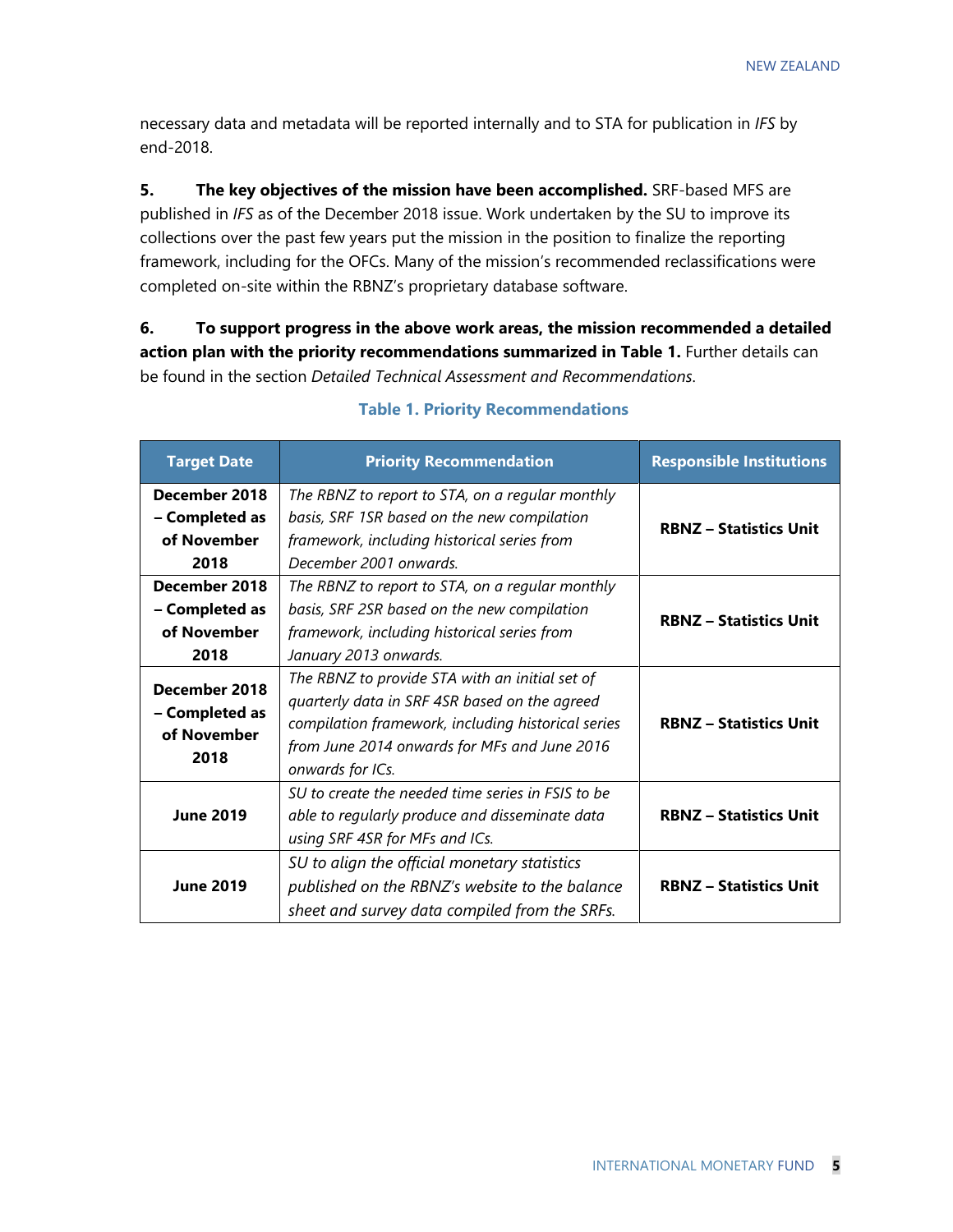### **BACKGROUND**

#### **A. Context**

**7. STA has not disseminated New Zealand's MFS data in** *IFS* **since 2011.** In 2010, the RBNZ began monthly reporting of MFS for the central bank [SRF-1SR] with historical monthly data from December 2001. The SRF-1SR, based off the general ledger of the RBNZ, contains sufficient breakdowns for data dissemination by STA. However, the data collection framework for RBs and other DTFCs lacked sufficient instrument and counterparty breakdowns to compile the SRF-2SR for ODCs. As STA was unable to compile a SRF-based depository corporations survey for New Zealand, the SRF migration process stalled and the RBNZ ceased providing MFS to STA in the pre-SRF report forms in 2011.

**8. The RBNZ publishes monthly and quarterly data for a broad range of macro statistics.** The Statistics page of the RBNZ's website includes data on exchange rates, household data, international position, and other economic indicators compiled by Statistics New Zealand such as prices, trade, GDP, labor market conditions, balance of payments and international investment position. In terms of MFS, the RBNZ disseminates data on exchange rates, balances of the RBNZ, RBs, and non-bank and other financial institutions, credit card balances, sector lending, loan-to-value ratios, and money and credit aggregates. As described below, the RBNZ's disseminated MFS follow the *MFSMCG*.

**9. A recently introduced collection framework was designed to meet the needs of various RBNZ departments.** In 2016, the RBNZ deployed a new bank balance sheet collection system (BBS) collection system, which replaced the Standard Statistical Return (SSR) collection framework. The BBS not only serves as the means of obtaining MFS from reporting institutions, it also serves as the collection platform for supervisory data. Aside from bank balance sheets, the BBS contains data on income statement, capital composition, metrics, and risk exposures, and macro-prudential ratios.

**10. In the past five years the SU has improved its existing MFS surveys and launched new data collections.** The RBNZ introduced enhancements to its MFs survey in 2014. Registered bank balance sheet data compiled using the BBS were first disseminated on the RBNZ's website in April 2017, with historical data compiled only from December 2016. Balance sheet data for ICs was disseminated to the public in February 2018.

**11. Following the introduction of the BBS, the RBNZ was able to compile the SRF-2SR for ODCs**. Unlike its predecessor, the SSR, the BBS collection framework was designed to be compliant with the guidelines and recommendations of the IMF's *MFSMCG*. Data provided in the framework contain identification of instruments, currency, and counterpart sectors needed to compile SRF-2SR. With sufficient information now available, the RBNZ requested IMF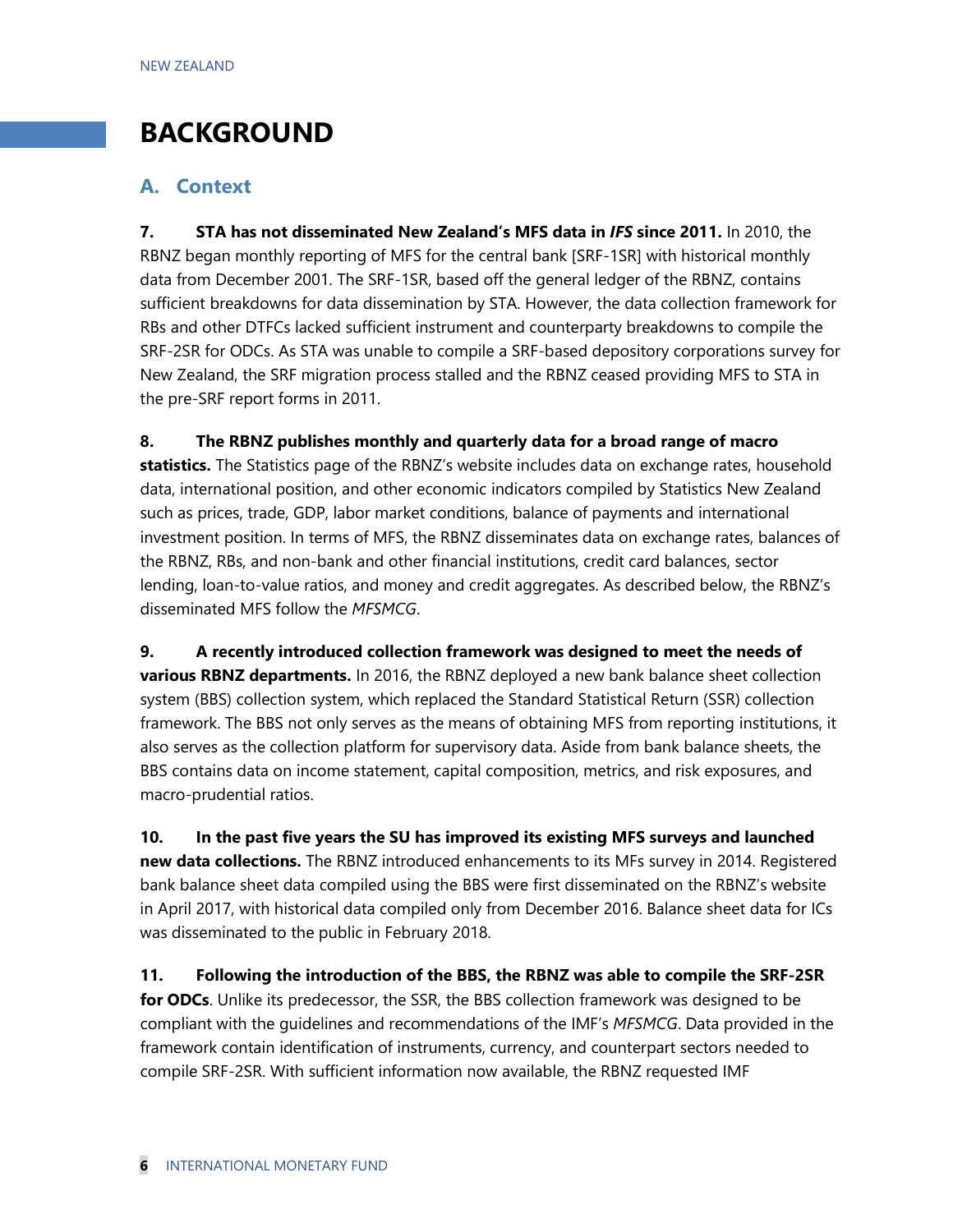consultation to complete the mapping of the BBS balance sheet data to the SRF-2SR and to develop the accompanying metadata.

#### **B. New Zealand's Financial System**

**12. The financial sector of New Zealand is highly developed, comprising a wide line of services by diverse types of intermediaries.** The system includes the central bank, RBs, building societies, credit unions, DTFCs, cash management trusts (money market mutual funds), private superannuation schemes (pension funds), other MFs and trusts (non-money market investment funds), ICs, NDTFCs, and several financial auxiliaries. As of end-March 2018, total assets of the financial system were about 750 billion NZD, equivalent to around 310 percent of New Zealand's gross domestic product (GDP). A summary of the structure of the financial sector is presented in Table 2.

| <b>Financial Sector</b>                           |                    | Total Assets (\$m) | % of Total       | % of      | % of GDP |
|---------------------------------------------------|--------------------|--------------------|------------------|-----------|----------|
|                                                   |                    |                    | financial sector | Subsector |          |
| <b>Central Bank</b>                               |                    | 29,121 4%          |                  | 100%      | 12%      |
| <b>RBNZ</b>                                       |                    | 29,121             | 4%               | 100%      |          |
| <b>Other Depository Corporations</b>              |                    | 534,511            | 72%              | 100%      | 220%     |
| <b>Registered Banks</b>                           |                    | 527,366 71%        |                  | 99%       | 218%     |
| Nonbank deposit takers                            |                    | 4,132 1%           |                  | 1%        |          |
|                                                   |                    | 3,013 0%           |                  | $1\%$     |          |
| <b>Cash Management Trusts</b>                     |                    |                    |                  |           |          |
|                                                   |                    |                    |                  |           |          |
|                                                   |                    |                    |                  |           |          |
| <b>Other financial corporations</b>               |                    | 183,849            | 25%              | 100%      | 76%      |
| <b>Pivate Superannuation</b>                      | <b>KiwiSaver</b>   | 48,488 6%          |                  | 26%       | 20%      |
|                                                   | <b>Other Super</b> | 28,221             | 4%               | 15%       | 12%      |
| Managed Funds (non-money market)                  | Wholesale          | 16,261 2%          |                  | 9%        | 7%       |
|                                                   | Retail             | 38,456 5%          |                  | 21%       | 16%      |
| Other funds and trusts                            | <b>IMP</b>         | 21,876 3%          |                  | 12%       | 9%       |
| <b>Insurance Companies</b>                        |                    | 20,075 3%          |                  | 11%       | 8%       |
| Nonbank lending institutions (non-deposit taking) |                    | 10,472 1%          |                  | 6%        | 4%       |
| <b>Total Assets</b>                               |                    | 747,481            |                  |           | 308%     |

#### **Table 2. Financial System**  (NZD billions, end-March 2018)

Source: Reserve Bank of New Zealand

**13. The functions, responsibilities, and attributions of the RBNZ are contained in the**  *Reserve Bank of New Zealand Act (1989)*. The RBNZ, established in 1934, is responsible for formulating and implementing monetary policy, promoting a sound and efficient financial system, and carrying out other functions and exercising other powers as established by the Act. The Act provides for the appointment of the RBNZ's Board of Directors, Governor, and Deputy Governors, and its corporate powers. The Act also provides for the Bank's powers and functions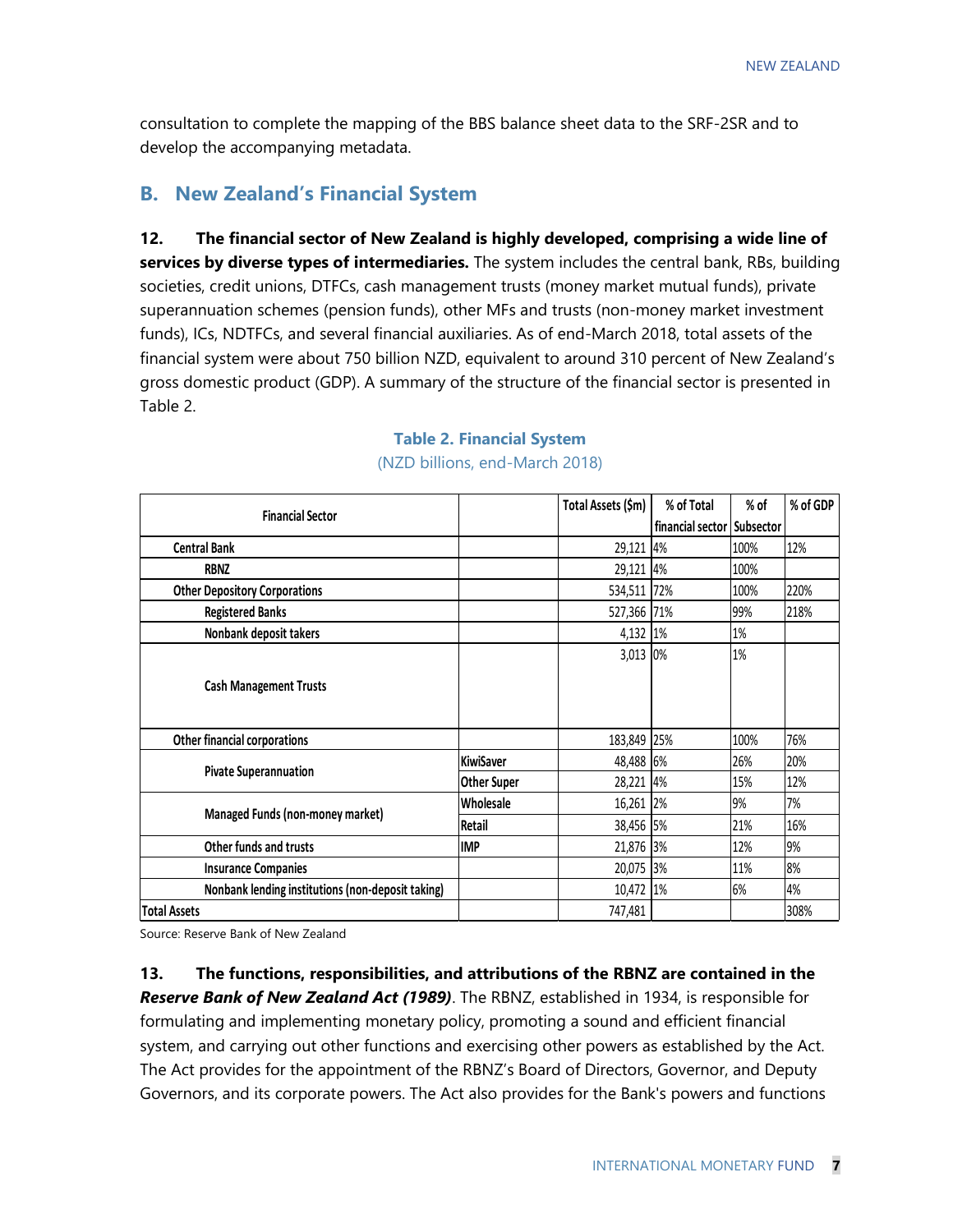in respect of banking supervision, and payments and settlement systems. Subsequent legislation has given the RBNZ additional powers and functions<sup>[2](#page-8-0)</sup>; (i) the *Anti-Money Laundering and Countering Financing of Terrorism Act (2009)* gave the RBNZ authority to ensure that banks, life insurers, and non-bank deposit takers comply with measures to detect and deter money laundering and terrorism financing; (ii) the *Insurance (Prudential Supervision) Act (2010)* gave authority to issue licenses to insurers carrying on insurance business and responsibility for prudential supervision of licensed insurers; and (iii) the *Non-bank Deposit Takers Act (2013)* gave the RBNZ power to act as the prudential regulator and licensing authority for non-bank deposit takers. The RBNZ also acts as a depository agent in the country's relations with the IMF.

#### **14. The ODC sector comprises RBs, savings institutions (SIs), DTFCs, and cash management trusts, with total assets of about NZD 535 billion at end-March 2018.**

- **RBs** provide services such as accepting deposits, making business and mortgage loans, and offering basic investment products. To be considered as a bank, an institution must register with the RBNZ. There are 26 RBs operating in New Zealand, of which six are dual registered banking groups. 15 RBs operate as subsidiaries, and 11 operate as branches of overseas incorporated banks.
- **SIs** are non-bank lending institutions with a prospectus on issue, enabling them to take deposits from the public. They include registered building societies and credit unions.
- **Building Societies** are financial corporations that pay interest on investment shares/deposits by its members and lends capital for the purchase or improvement of houses.
- **Credit Unions** are co-operative financial corporations that are owned and controlled by their members. They are not-for-profit and accept deposits and loans from their members. Credit unions and mutual building societies may voluntarily join their apex body (Co-op Money NZ), which acts as a savings insurer, a lender of last resort, and a provider of services for the smaller credit unions.
- **Cash management trusts** are money market funds (MMF) that typically invest in money market instruments with a maturity of less than one-year only. Cash management trusts are governed by a trust deed and can be either open or closed to the general public. They issue units that are redeemable by the unit holder on demand, and thus are a close substitute for deposits included in broad money.

**15. The ODC sector in New Zealand is dominated by banks, focuses its activities on lending to the domestic private sector, and is characterized by the importance of four Australian subsidiaries**. RBs represent over 70 percent of total financial assets. Banks are well

<span id="page-8-0"></span> $<sup>2</sup>$  These Acts can be viewed electronically on the [New Zealand Legislation website.](http://www.legislation.govt.nz/) Regulations made under these</sup> Acts can be viewed on the same site.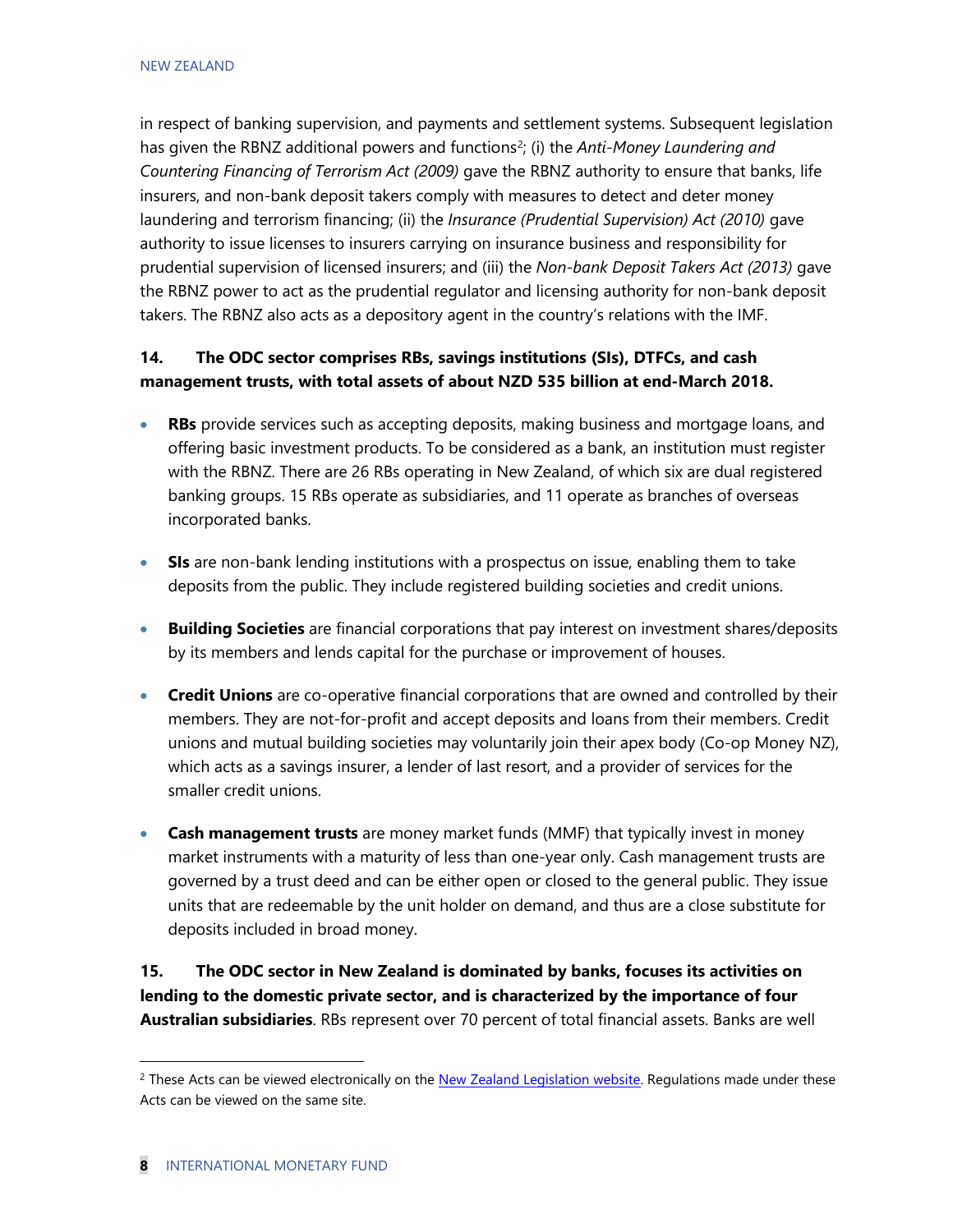capitalized and liquid, with low levels of nonperforming assets, and stable profitability. Almost 80 percent of the banks' assets are claims on the domestic private sector. Foreign funding accounts for almost 20 percent of banks' liabilities. The system is concentrated on four subsidiaries of the largest Australian banks, whose share in the banking sector's total assets was 86 percent at March 2018.

**16. The OFC sector accounts for about 25 percent of total financial system assets and is supervised by both the RBNZ and the Financial Markets Authority (FMA).** This large and diverse sector had gross assets of over 75 percent of GDP at end-March 2018. The two largest components of this sector are MFs and ICs. MFs consist of pooled investment funds, private superannuation funds, and other funds administered by external portfolio managers who report quarterly asset allocations and liabilities to the RBNZ. ICs and non-DTFCs make up most of rest of the OFC's sectors assets. The FMA is responsible for enforcing securities, financial reporting, and company law as they apply to financial services and securities markets. The FMA regulates securities exchanges, financial advisers and brokers, auditors, trustees and issuers - including issuers of KiwiSaver and other private superannuation schemes.

#### **17. The pension fund (private superannuation) sub-sector comprises KiwiSaver and other private superannuation schemes.**

- **Pension funds (PFs)** offer retirement and related benefits that supplement retirement income. The FMA regulates superannuation and other MFs under the *Financial Markets Authority Act (2011)* and various other legislatio[n3.](#page-9-0) The older and larger superannuation schemes typically provide defined benefits while newer schemes are generally defined contribution. The RBNZ collects regular quarterly data from the private superannuation schemes which manage assets of around NZD 28 billion at end-March 2018. Private superannuation schemes, particularly KiwiSaver, have been growing fast in the past years.
- **KiwiSaver** is a voluntary savings scheme designed to help individuals save for their retirement. KiwiSaver, first introduced in July 2007, has since become the main private superannuation scheme in New Zealand. KiwiSaver is open to all individuals and employees in New Zealand, who can choose to contribute up to eight percent of pre-tax salary to the scheme. Employers must also contribute at least three of pre-tax salary. The government subsidizes savers by matching 50 cents for every dollar put in, up to a maximum annual payment of NZ\$521.43 (as at 2016). The individual saver determines which fund manager (scheme provider) to use and can choose alternative strategies for their investment. The RBNZ collects regular quarterly data from KiwiSaver fund managers. KiwiSaver funds reached assets of around NZD 48.5 billion at end-March 2018 and have now surpassed

<span id="page-9-0"></span> $3$  A list of Financial Markets Legislation overseen by the FMA is found here[: https://fma.govt.nz/about](https://fma.govt.nz/about-us/governance/legislation/)[us/governance/legislation/](https://fma.govt.nz/about-us/governance/legislation/)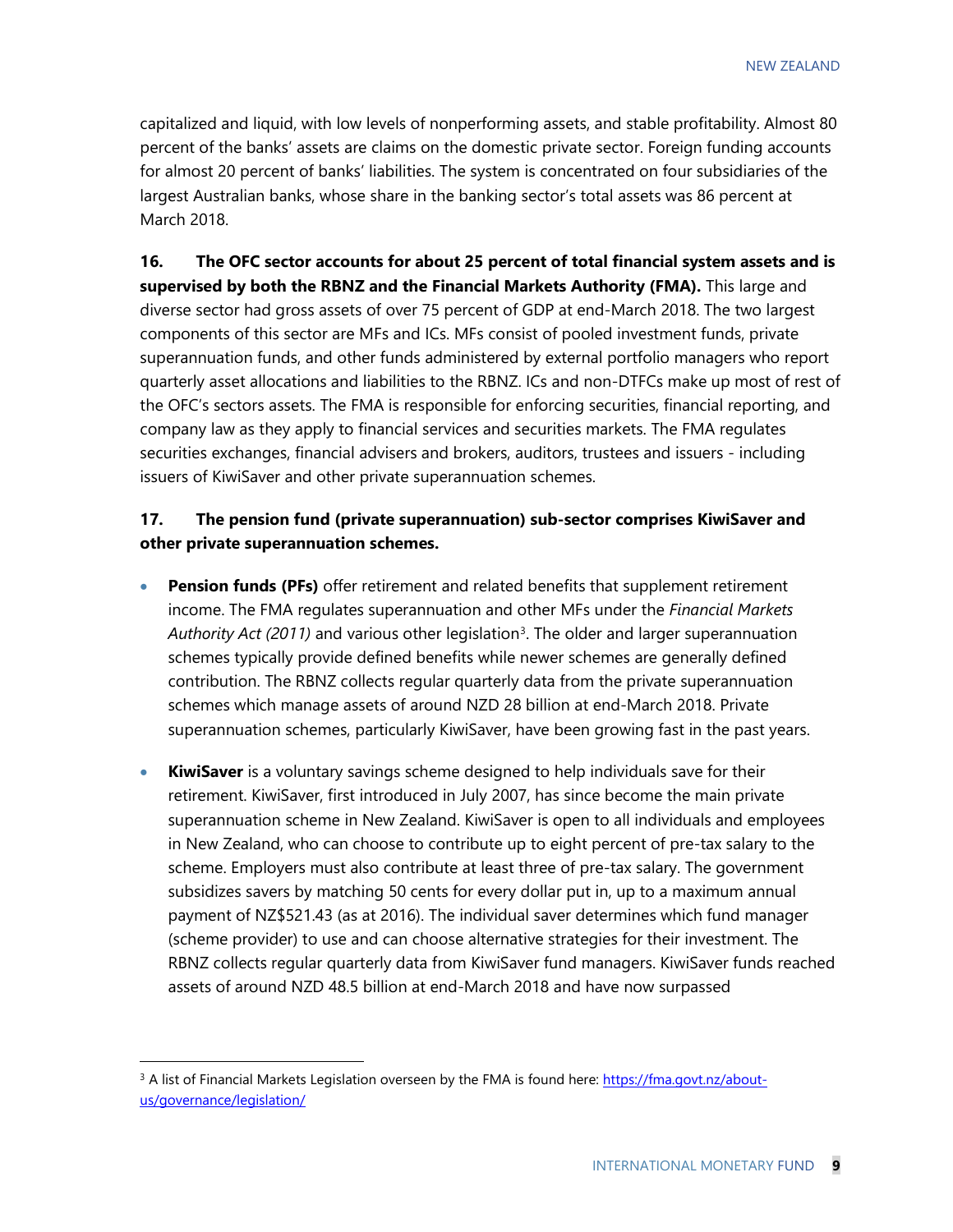NZD 50 billion. The RBNZ collects data from 31 fund managers who report superannuation assets in the MFs survey.

**18. The non-MMF investment funds subsector comprises collective investment schemes (CIS), which had assets of around NZD 77 billion at end-March 2018.** CIS are pooled investment funds administered by external portfolio managers who report their asset allocations and liabilities to the RBNZ in the MFs survey. CIS are regulated by the FMA. The funds under management comprise of life office funds, retail unit trusts and group-investment funds, property trusts, wholesale trusts, and individually managed portfolios (IMPs).

- **Life office funds** are monies used to back policy holders' claims on companies offering life insurance and related annuities, as well as statutory funds.
- **Retail unit trusts and group-investment funds (GIFs)** primarily invest in financial assets. Retail unit trusts and GIFs are the legal owner of the assets and issue units to the general public within New Zealand; and invest the pooled monies.
- **Property trusts** invest predominantly in direct holdings of property and infrastructure. Retail unit trusts, GIFs, and property trusts must have registered a prospectus with the New Zealand Companies Office, and some are listed on New Zealand Stock Exchange.
- **Wholesale trusts** are used by institutional investors to pool their monies to invest in one or more underlying investments. Wholesale trusts are the legal owner of the assets, and investors own units in the wholesale trust. Wholesale trusts are classified as non-moneymarket funds (non-MMF) and are not open to the general public.
- **IMPs** are not pooled funds of investor's money but are rather monies managed by a fund manager directly on behalf of a client. A large portion of IMPs are private wealth funds. The RBNZ collects and disseminates quarterly data from these institutions, excluding property trusts.

**19. There are currently 89 registered ICs in NZ, [4](#page-10-0) comprising of 28 life insurance and 61 nonlife companies.** Out of these, 12 companies offer both life and nonlife insurance products. ICs are regulated by the RBNZ under the *Insurance (Prudential Supervision) Act (2010)*. The insurance sector is characterized by high concentration and an extensive presence of foreign (mainly Australian) insurers. Around three-fourths of premium income is attributable to the branches or subsidiaries of foreign insurers. The largest insurer, an Australian group, accounts for almost half of total non-life premium income. Only about half of non-life premium income is written by the private sector, reflecting the migration of savings from insurance to investment products and the important role played by government in coverage of particular risks which it

<span id="page-10-0"></span> <sup>4</sup> The list of registered insurers can be obtained at[: https://www.rbnz.govt.nz/regulation-and](https://www.rbnz.govt.nz/regulation-and-supervision/insurers/licensing/register)[supervision/insurers/licensing/register.](https://www.rbnz.govt.nz/regulation-and-supervision/insurers/licensing/register)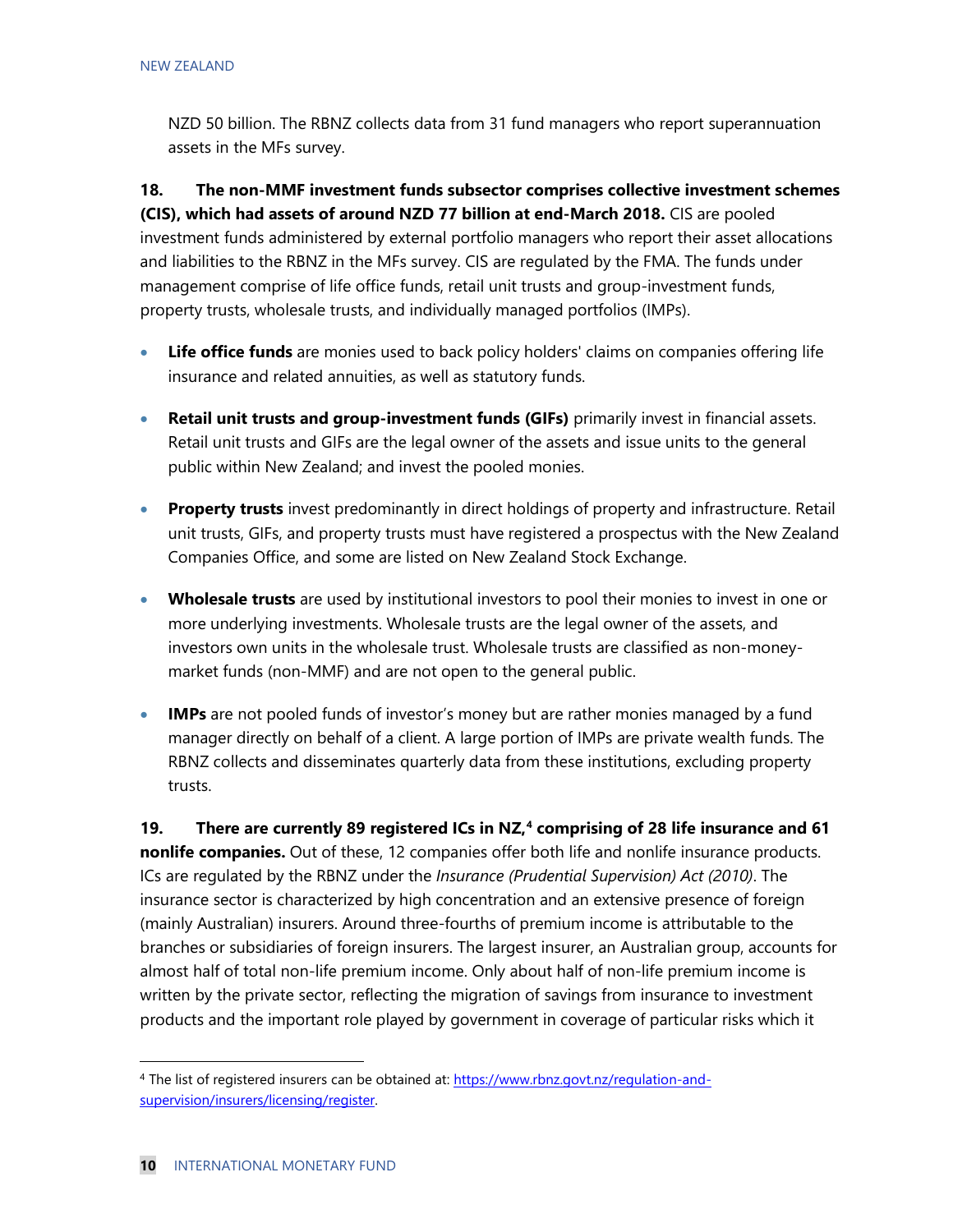finances by levies: the Accident Compensation Commission provides extensive coverage for personal injury insurance, and the Earthquake Commission provides first loss cover for losses from earthquakes and other specified natural hazards for insured residential properties.<sup>[5](#page-11-0)</sup> At end-March 2018 ICs had total assets of around NZD 20 billion. The RBNZ regularly compiles and disseminates quarterly data for licensed ICs.

**20. The non-deposit-taking finance sector comprises financial corporations that do not issue a prospectus or take deposits from the public**. Funding for these institutions generally comes from RBs, financial markets or from parent companies. Most institutions are domestically owned. The non-deposit-taking finance sector has more than halved in size since 2007. The RBNZ compiles and disseminates quarterly data for NDTFCs, which had assets over NZD 10 billion at end-March 2018, or around one percent of total financial system assets.

**21. Financial auxiliaries include financial market infrastructure corporations**. Financial market infrastructure corporations provide channels through which payments, securities, derivatives or other financial transactions are cleared, settled or recorded. Financial market infrastructure corporations can strengthen the markets they serve; if not managed properly, they can pose significant risks to the financial system. NZClear provides the financial markets with clearing and settlement services for high-value debt securities and equities. The Exchange Settlement Account System, run by the RBNZ along with Real-Time Gross Settlement, allows individual transactions between financial institutions to be settled electronically as the transactions happen. The RBNZ plans to introduce a new Payment Systems Replacement Program in April 2019.

### **DETAILED TECHNICAL ASSESSMENT AND RECOMMENDATIONS**

#### **A. Compilation of Monetary and Financial Statistics**

**22. The SRFs were introduced in 2004 for the reporting of countries' MFS to STA for publication in** *IFS***.** The introduction of the SRFs was a key step in improving the quality of MFS through the standardization of the collection, validation, and dissemination of monetary data. The SRFs contain a wealth of information, with financial instruments classified by type, currency of denomination (domestic and foreign currency), and counterpart sector. Such level of granularity fosters adherence to international statistical standards, enhances cross-country

<span id="page-11-0"></span><sup>&</sup>lt;sup>5</sup> The Accident Compensation Commission and Earthquake Commission are excluded from the scope of the insurance sector owing to the nature of their functions, which is similar to social insurance schemes. Both are funded by compulsory levies on individuals, employers, insurance policies, and trade licenses (among others).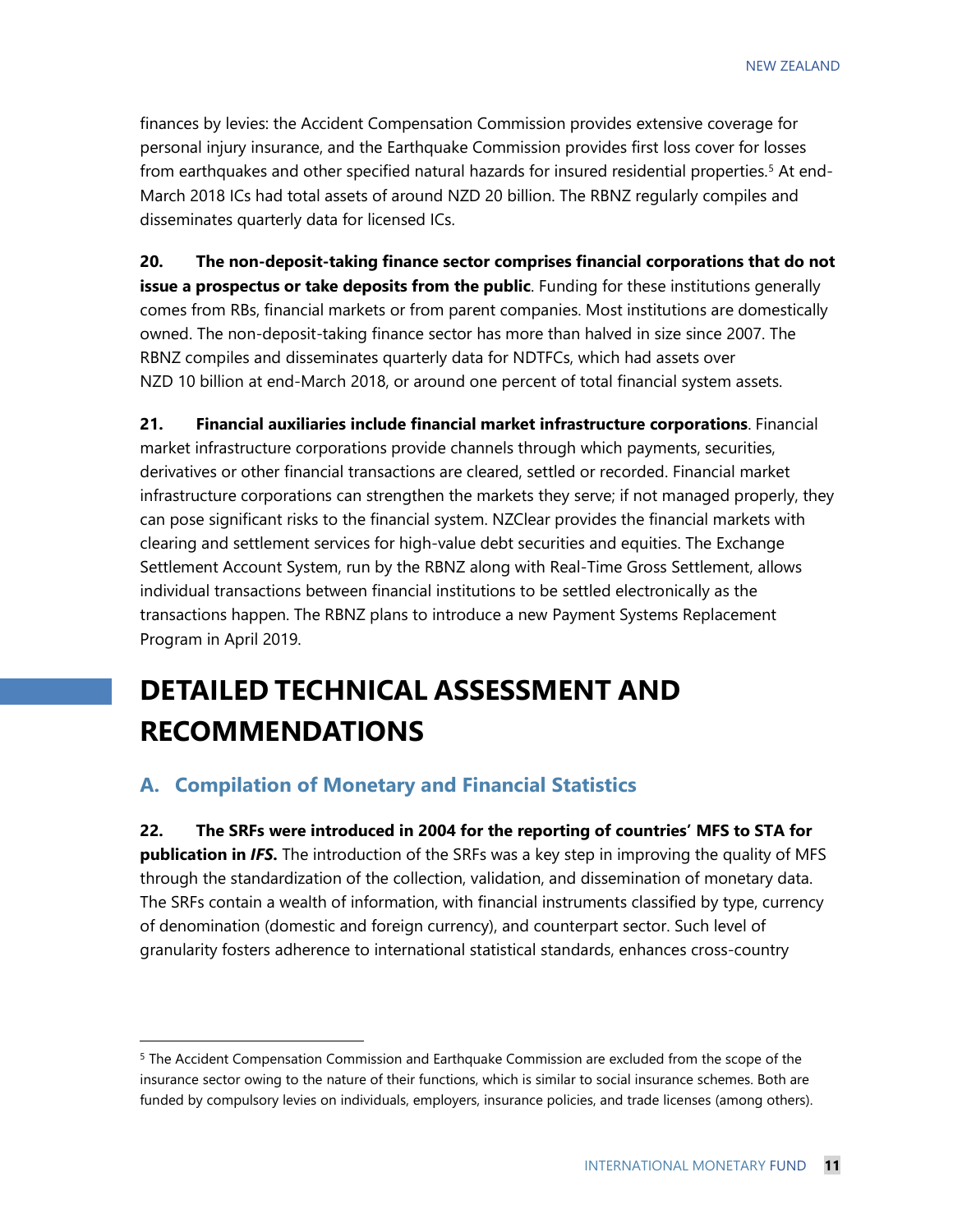comparability, and allows the development of additional monetary policy tools. Currently, over 160 countries report their monetary data to STA using the SRFs.

**23. The RBNZ has been producing SRFs for the central bank since 2010, with the time series beginning in December 2001.** The SRF-1SR is produced from the RBNZ's general ledger accounts. The accounts in the general ledger are mapped into the SRF-1SR using a framework developed by the SU in 2010. Each of the reported time series in the SRF are stored as a distinct object in FSIS. The SRF-1SR is generated as a report from FSIS as needed for the submission of MFS to the Fund.

**24. RBNZ was producing non-SRF data for ODCs based on the old SSR system, which lacked the instrument and counterpart breakdowns necessary to produce SRF-2SR.** Bank and nonbank balance sheets were regularly disseminated on the RBNZ's website along with money and credit aggregates and other macroeconomic variables for the financial system. While the RBNZ collected information for all deposit-takers, the money and credit aggregates were focused on "M3 institutions" only, which only included selected registered banks and nonbanks. In addition, broad money included some NZ dollar funding from non-residents, which should have been identified as NFA. The BBS system, introduced as a replacement to the SSR in 2017, was designed to be *MFSMCG*-compliant in terms of coverage and definitions, and thus has sufficient information to be able to produce SRF-2SR.

**25. The RBNZ now has the necessary information to compile SRFs for OFCs.** The RBNZ collects quarterly balance sheet information from MFs and ICs. While these report forms are not collected with the same level of detail as the BBS, there is sufficient information to be able to classify their assets and liabilities in SRF-4SR. The RBNZ should be able to produce quarterly data for each of these subsectors in addition to an OFC survey and a financial corporations survey.

#### **Reserve Bank of New Zealand Survey**

**26. The source data for compiling the central bank survey is the RBNZ's general ledger.** The general ledger contains over 11,000 accounts (many no longer in use) for assets, liabilities, capital and reserves, and income and expenses. Data for the RBNZ's balance sheet are disseminated two to three weeks after the end of the reference month.

**27. SU has documented processes in place to classify data from the general ledger and produce SRF-1SR.** SU receives the general ledger accounts from the RBNZ's Financial Services Group (FSG) within the first 10 days of the month. The time series received by SU have sufficient information to identify the instrument and currency of each account. However, the accounts lack details on the residency of the counterparty. As a starting point, SU uses the currency of denomination as a proxy to determine residency. FSG provides supplemental information to SU to assist in identification of resident and non-resident sector positions of the RBNZ.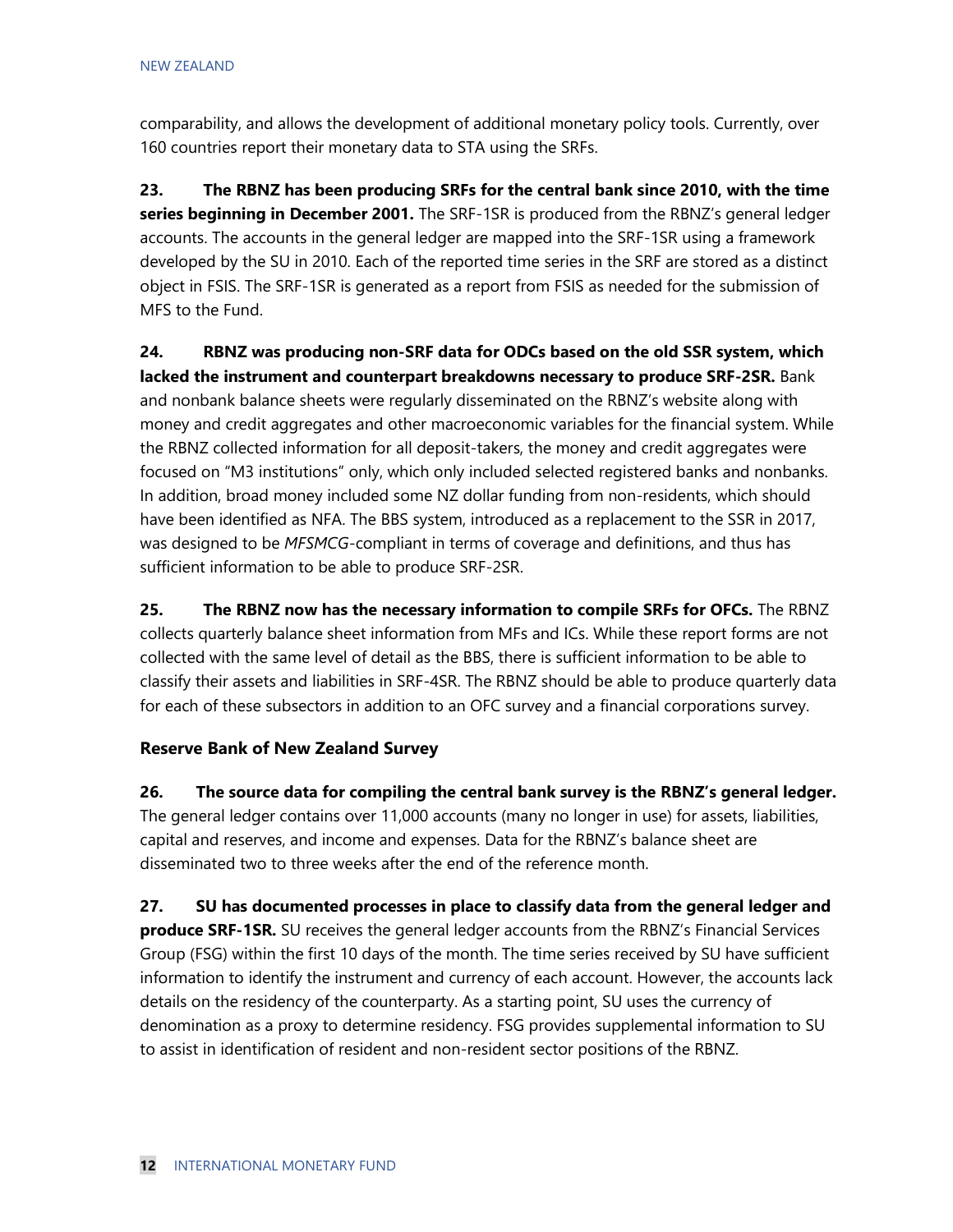#### **28. Using the supplementary information, the SU makes two manual adjustments to**

**the balance sheet data**. The first adjustment is needed to identify the counterparty of the RBNZ's reverse repurchase agreements; and the other to identify the counterparty for the RBNZ's financial derivatives (interest rate, basis, and foreign exchange swap operations).

**29. Additional supplementary information could be used to eliminate the remaining discrepancies between the international reserves data published by the RBNZ and the data compiled from the SRFs.** Despite these manual adjustments, there are still differences between the foreign positions reported in SRF-1SR and those reported by FSG in the international reserves template. FSG produces the data in the International Reserves Template, called by the RBNZ the "SDDS Report", and published online in a separate table (Table E1) on the RBNZ's website. FSG's data for reserves also derive from the general ledger and are manually adjusted by FSG staff when calculating the total amount of international reserves. FSG makes some additional manual adjustments to the data beyond the operations currently performed by the SU.

**30. SU's existing processes are not currently able to fully identify the RBNZ's positions with non-residents.** SU, jointly with staff from FSG, are urged to expand the adjustments process to include other instruments such as deposits, debt securities, repurchase agreement (liabilities), and other accounts receivable/payable. Additionally, the manual adjustments made to financial derivatives should be expanded to include cross currency swaps and futures.

**31.** *Recommended Action: SU, jointly with the FSG to conduct a review of the practices used to compile the International Reserves Template and Table E1 to document and resolve all differences. Deadline: June 2019.* 

**32.** *Recommended Action: SU to develop new data reports from FSG that separately identify counterparty positions for the RBNZ's deposits, debt securities, repurchase agreements, financial derivatives, and other accounts payable/receivable and classify the accounts properly in SRF-1SR. Deadline: September 2019.*

**33. Foreign currency denominated assets are converted to NZD using market rates obtained from Bloomberg.** Rates are obtained at approximately 9:12 AM from Tuesday through Saturday, capturing closing prices from international markets. This rate approximates the market conditions existing for the previous day's RBNZ balance sheet.

**34. Accrual accounting methods are used to value financial instruments on the RBNZ balance sheet.** Flows and valuation changes in the corresponding stocks are recorded at the time economic value is created, transformed, exchanged, transferred, or extinguished; rather than at the time when payments are made (cash basis). This approach is in line with international financial reporting standards (IFRSs) and the recommendations of the *MFSMCG*. However, in the general ledger, the interest accrued on deposits, loans, and debt securities is not recorded together with its underlying instrument (as recommended by the *MFSMCG*), but in Other Assets/Liabilities as interest receivable or payable. Because interest receivable/payable is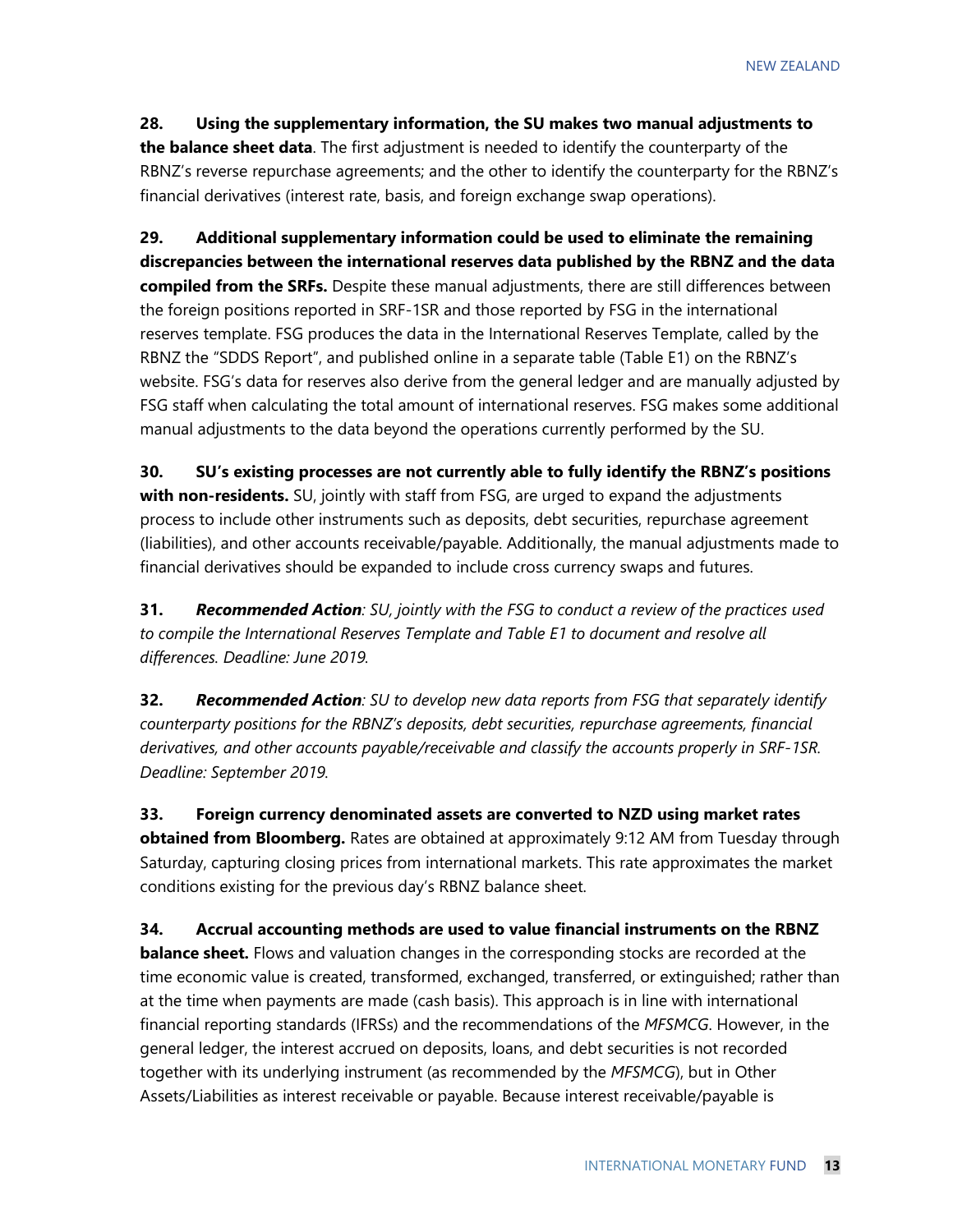identified for the different instruments in the general ledger, it is possible to bring them together with their underlying assets in the SRF 1SR. In the SRF 1SR, the RBNZ reports the value of the stock of financial instruments together with the associated accruals. The RBNZ values its financial assets and liabilities using market prices or fair value methods, in line with the recommendations of the *MFSMCG*.

**35. The RBNZ issues short-term debt securities that accrue interest.** These unrated securities are considered credit-risk free and are currently only held by RBs. The RBNZ bills are classified as excluded from the monetary base as the RBNZ does not require banks to hold reserves. The mission informed the SU that, should these securities become tradable in secondary markets, the RBNZ would need to track their ownership. RBNZ bills owned by money holding sectors, such as OFCs, should be included in the stock of broad money.

**36. New Zealand's positions with the IMF are on the balance sheet of the Debt** 

**Management Office of the Treasury**. As the depository agent for transactions with the IMF, the RBNZ only has minor amounts of IMF No. 1 Account and No. 2 Account deposits on its balance sheet.

#### **Standardized Report Form 1SR**

**37. Together with staff from the SU and the FSG, the mission reviewed the scheme used to map the accounts in the general ledger to the different items of the SRF 1SR.** The bridge table format has been shared with RBNZ staff, as indicated in Appendix II. FSG corrected the positions in the accounts below.

- Reclassified accounts related to FX Swaps (70206 and 70306) from Account A822222 (Settlement Accounts – Nonresidents) to A7581 (Financial Derivatives Nonresidents).
- Reclassified accounts related to retained earnings (91100, 91101, 91102, 91103, 92204) from Account L94 (General and Special Reserves) to Account L92 (Retained earnings).

**38. Some of the general ledger accounts contained a mixture of positions in national and foreign currency**. These accounts were split so that they only contained either national or foreign currency denominated positions. FSG corrected the mapping scheme to more accurately filter out foreign currency positions in the accounts below:

- Financial Derivatives (71018).
- Other Assets: (71608).
- Financial Derivatives (81018).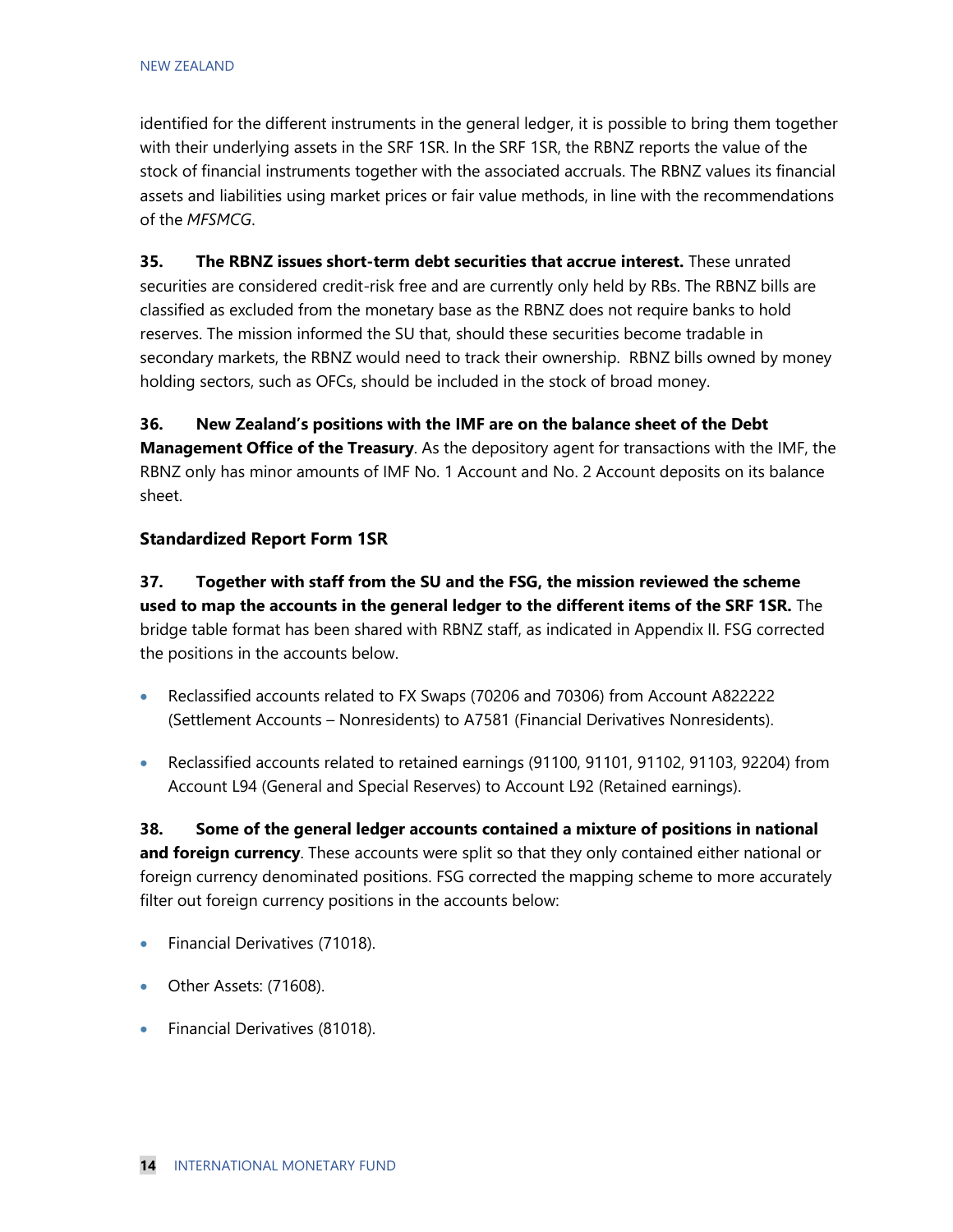**39.** *Benchmark Recommended Action: The RBNZ to report to STA, on a regular monthly basis, SRF 1SR based on the new compilation framework, including historical series from December 2001 onwards. Deadline: December 2018.* 

#### **Other Depository Corporations**

**40. ODCs comprise of RBs, SIs, DTFCs, and cash management trusts.** RBs submit their balance sheet data in the BBS report forms via a secure web portal. Data are reported monthly within 12 business days of the end of the reporting period. Data for SIs and DTFCs with balance sheet assets of at least NZD 100 million are submitted quarterly using a simplified version of the SSR report forms. Data are reported within 12 business days of the end of the reporting period. Data for SIs and deposit taking finance corporations (DTFCs) with less than NZD 100 million in assets are requested to submit a further simplified SSR on a March annual basis by the last working day in April. The list of surveys and blank templates are available at: [https://www.rbnz.govt.nz/statistics/surveys.](https://www.rbnz.govt.nz/statistics/surveys) The RBNZ issued guidelines and definitions for each of the reported items to assist compilers.<sup>[6](#page-15-0)</sup>

**41. Beginning in 2019, the RBNZ will review the statistical reporting of non-bank entities to better align the data with the RBs reports and to provide more coherent and comparable statistics meeting international standards.** The simplified SSR report forms for non-bank institutions will be replaced. The new system, a simplified version of the BBS reports, will permit the harmonization of data for all deposit takers and the expansion of ODC coverage to include SIs and DTFCs. Once the data are produced, SU could include SIs and DTFCs in coverage of ODCs and include their deposits and deposit substitute liabilities in the definition of broad money. Before including the data for the non-bank deposit-takers, the SU should conduct a cost/benefit analysis and ensure that the updated data have sufficient materiality to add them to the statistical coverage.

**42. The balance sheet information collected for RBs contains the necessary information for a proper classification of the accounts according to the** *MFSMCG***'s methodology, but some minor gaps persist.** Data are collected in a balance sheet report form based on the structure of the SRF-2SR, with specific adjustments to meet the needs of the local economy and regulatory and supervisory definitions. The lion's share of the accounts identifies the instrument, currency, and counterparty to the position. Only other accounts receivable/payable and debt security liabilities of banks do not provide counterparty information. There are a handful of other minor classifications in the data reporting guidelines that are also not fully *MFSMCG* compliant. The retained earnings account also includes general and special reserves, current year results, and some valuation adjustments. Cash collateral received in relation to derivative trades is

<span id="page-15-0"></span> <sup>6</sup> RBNZ's Document "*Procedures and Definitions for Completion of the Monthly Balance Sheet Survey"* is available at: [https://www.rbnz.govt.nz/-/media/ReserveBank/Files/Statistics/Surveys/Definitions-for-Bank-Balance-](https://www.rbnz.govt.nz/-/media/ReserveBank/Files/Statistics/Surveys/Definitions-for-Bank-Balance-Sheet.pdf?la=en)[Sheet.pdf?la=en.](https://www.rbnz.govt.nz/-/media/ReserveBank/Files/Statistics/Surveys/Definitions-for-Bank-Balance-Sheet.pdf?la=en)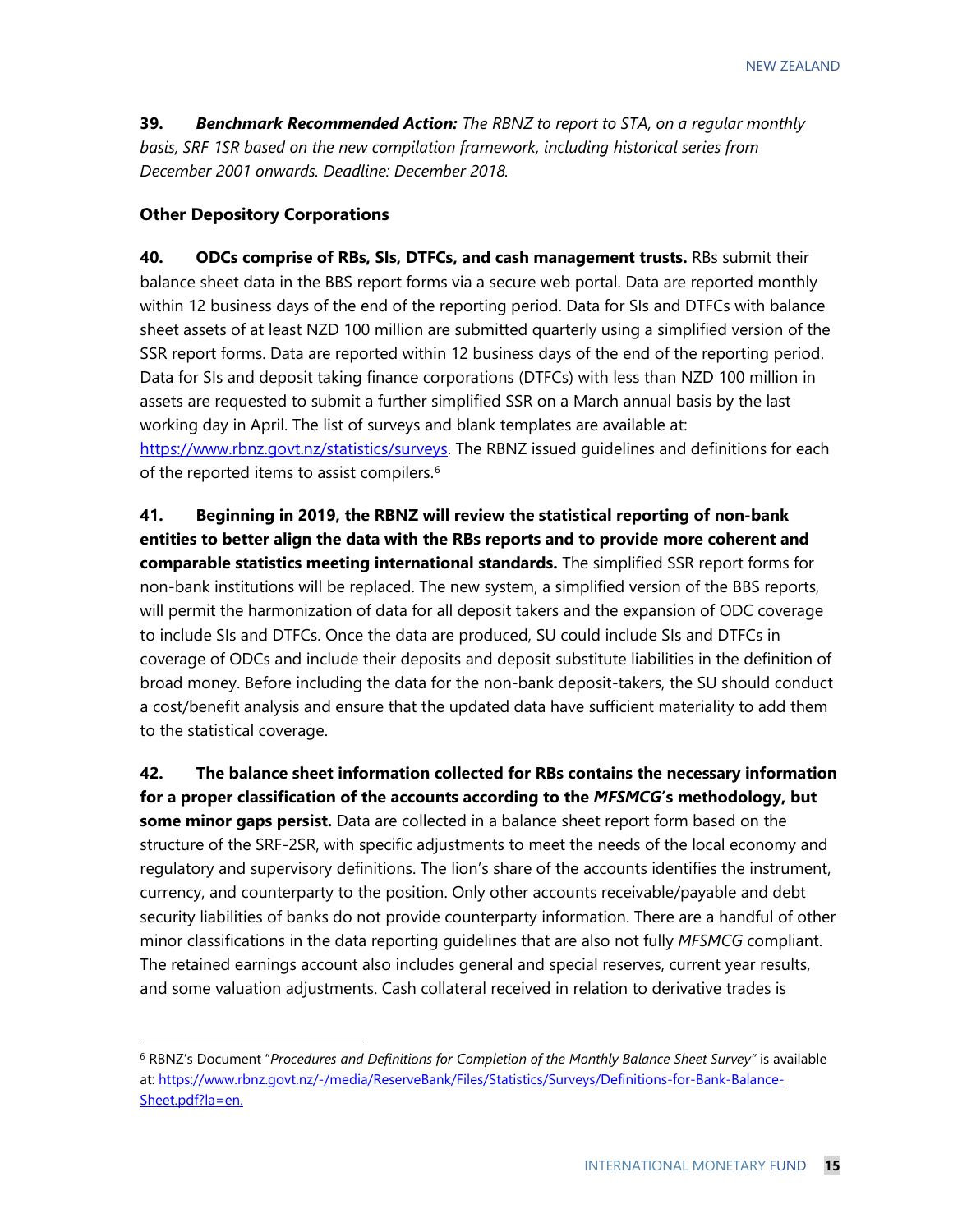classified as loans (other borrowed funds) and not deposits. These minor deficiencies do not inhibit the analysis or use of MFS.

**43. Incomplete information on counterparty details of debt securities issued by ODCs prevents their proper sectoring in SRF 2SR.** This affects the banks' liabilities originated in bills of exchange, certificates of deposits, commercial paper, Euro notes, asset backed securities, bonds, collateralized securities, debentures, floating rate notes, medium-term notes, and preferred stock. To solve this shortcoming, the RBNZ could make use of the information in its repository of securities. Based on this information provided to the mission, these debt security liabilities were allocated to the other resident sector in SRF-2SR and excluded from broad money.

**44. Provided that the supplementary information in the repository of securities demonstrates that bank debt securities are widely traded, the RBNZ may wish to amend its definition of broad money.** Some types of short-term debt securities issued by depository corporations that can be converted into currency or transferable deposits at short notice at, or close to, their full nominal value, meet the definition of broad money. The *MFSMCG* recommends that securities with an original maturity of more than two years be excluded from broad money. To be considered as part of broad money, the securities must be owned by sectors other than nonresidents, the central government, and depository corporations.

**45.** *Recommended Action: SU to review the repository of securities' supplementary information to identify the counterpart sector for RBs securities. Based on these findings, to consider including them in the definition of broad money. Deadline: September 2019.* 

**46. The BBS contains a line item for "Other Equity Investments."** This line is used to capture RBs ownership of units in investment funds. [7](#page-16-0) Additional information on the type of fund and issuer could be used, especially when reporting data in the future SRFs based on the *MFSMCG*. Investments in overseas issued investment funds should form part of foreign assets, while investments in cash management trusts would be classified as claims on ODCs. Units in non-MMFs should be classified as claims on OFCs. Based on this information provided to the mission, these liabilities were allocated to claims on OFCs in SRF-2SR.

**47. The BBS contains information on RBs repurchase agreement liabilities to money holding sectors.** Although no banks report balances in these accounts as of Q3-2018, these instruments could be introduced in the future. If banks conduct repurchase agreements with money holding sectors, the amounts should be classified with deposits.

**48. Interest is recorded on an accrual basis and banks value their financial assets and liabilities using methods in line with the recommendations of the** *MFSMCG.* Collecting

<span id="page-16-0"></span> $<sup>7</sup>$  The balance in this item is currently immaterial.</sup>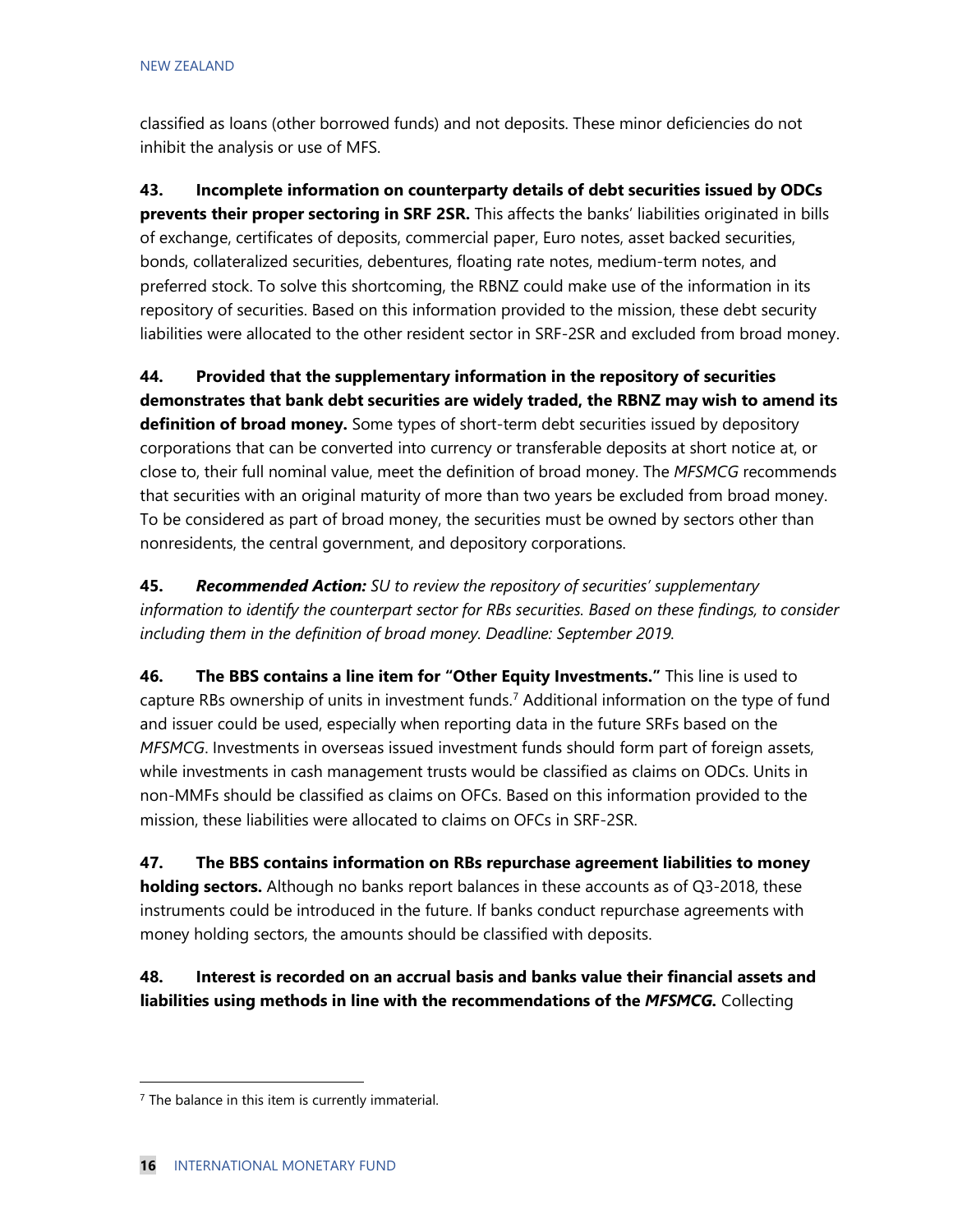separate data on accrued interest, disaggregated by financial instrument could be useful when reconciling data from other datasets such as the repository of securities.

**49. Each bank uses New Zealand's Generally Accepted Accounting Practice standards to convert foreign currency positions into New Zealand dollars, using the same methodology as the banks' disclosure statements.** The standards require financial institutions to use the closing rate at the end of each reporting period.

**50. New Zealand's State Services Commission maintains and disseminates an up-todate list of public entities to assist reporting institutions to classify their accounts and, ideally, reduce inaccuracies that affect the calculation of net credit to government.** The list, available [here,](http://www.ssc.govt.nz/state_sector_organisations) is referenced in the quidelines and definitions document for survey respondents.

**51. Monthly data for cash management trusts with more than NZD 500 million in assets will need to be estimated.** Cash management trusts submit quarterly returns as part of the MFs survey, within 20 business days of the end of the reporting period. Investment managers with less than NZD 500 million in a cash management trust are required to submit a March annual return by the last business day of April. Because the collection frequency and compilation of balance sheet data differ from those of RBs, SIs, and DTFCs, the RBNZ has technical challenges adding this sector to the coverage of ODCs. Monthly data for cash management trusts will have to be estimated from quarterly values. This can be done by carrying forward the quarterly reported stock values for intervening and current months. SU will regularly monitor the size of the independent cash management trusts and, when material, consider including them in the coverage of ODCs and include liabilities in the definition of broad money.

**52. Care should be taken to avoid double counting cash management trusts operated** 

**by banks.** RBs report their balance sheets on a consolidated basis for the purposes of compiling MFS. That means that the operations of their subsidiary companies offering portfolio investment entity (PIE) products are already part of the coverage of the ODC sector. PIEs, created in 2007, provide investors with lower tax rates on interest income than on other types of deposits. Most PIE products are offered by banking groups as an additional investment option to their retail clients. PIEs offered by bank subsidiary companies only invest in short-term financial products offered by their parent bank.

**53. The consolidated reporting of PIEs deviates from the** *MFSMCG* **recommended gross recording.** According to the *MFSMCG,* the corporations that offer PIE products should be considered as separate institutional units and classified as MMFs. However, this would significantly reduce the volume of household deposits with RBs. The registered bank survey does not classify PIE products as deposits of OFCs, rather it "looks through" them to identify the sector of the investor. As such, PIEs are generally classified as other deposits of other resident sectors (households) in the RBs' balance sheet. The MF survey also asks for balance sheet information from both institutional and independent fund managers. Subsidiaries of banks thus report cash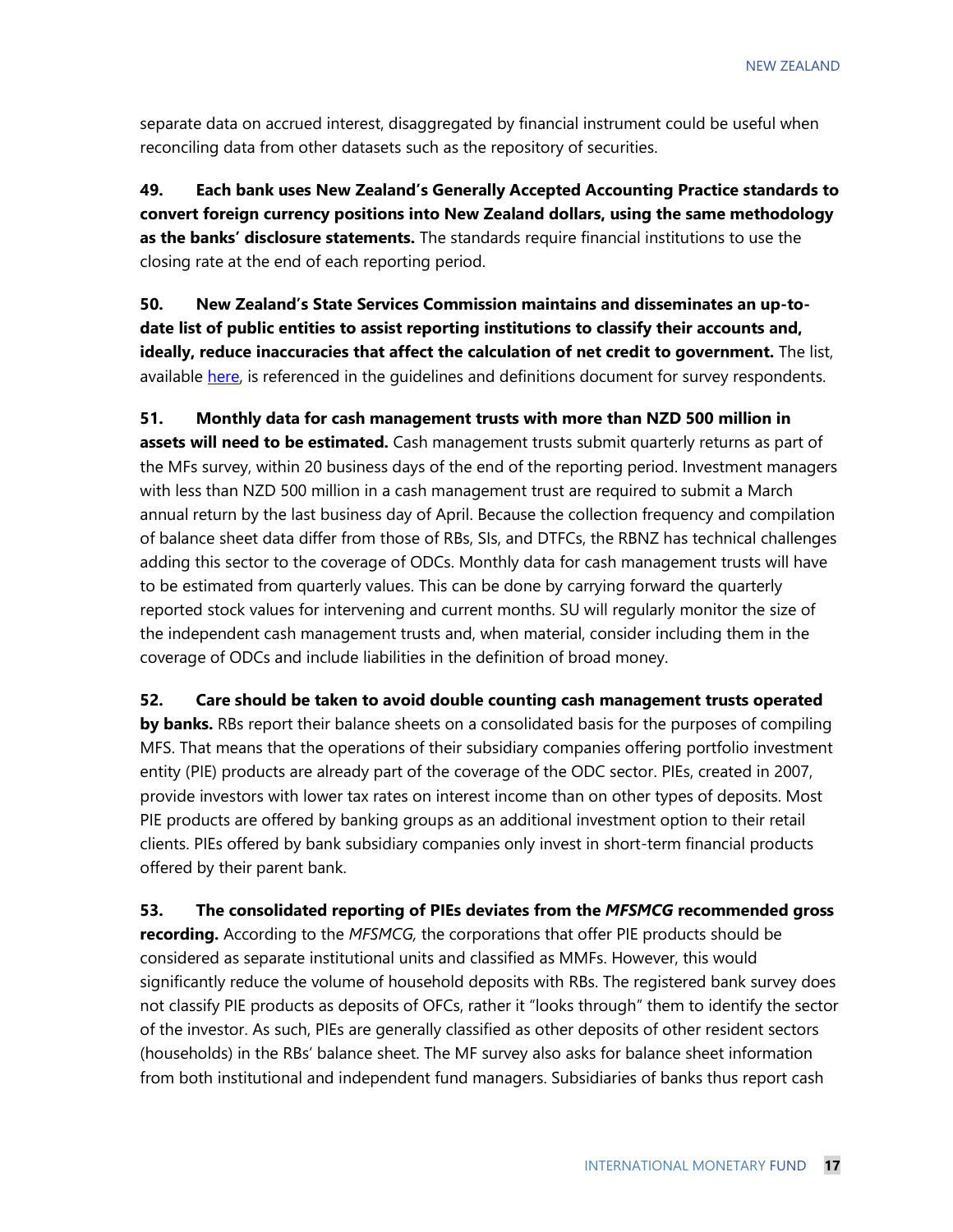management trust balance sheets twice to the RBNZ, once within the balance sheet of RBs and once within the MF survey.

**54. Only MFs run by independent entities or bank subsidiaries that are not included in consolidated balance sheet reports should be added into the sector.** When compiling data for cash management trusts for inclusion in the ODC sector, care needs to be taken to avoid double counting entities that report data as part of the consolidated registered bank balance sheet. In the new SRF 2SR, PIE products should be classified as units in money market investment funds rather than deposits.

#### **Standardized Report Form 2SR**

**55. Prior to the mission, the SU produced a bridge table demonstrating how the accounts RBs are mapped within FSIS to the different items of SRF 2SR.** The mission reviewed the classification of the accounts and agreed on a final mapping. The source data derive from data provided in the BBS system and the time series begin in December 2016. The bridge table format has been shared with RBNZ staff, as indicated in Appendix III.

#### **56. RBNZ and the mission agreed to reclassify several items in the bridge table following discussion of their composition.** The following have been reclassified:

- Dividends receivable/payable were reclassified from miscellaneous assets/liabilities (residents) to dividends receivable/payable.
- Current/deferred tax assets/liabilities were reclassified from settlement accounts (other resident sectors) to miscellaneous asset/liabilities (residents).
- Goodwill and other intangibles were reclassified form settlement accounts (other resident sectors) to other nonfinancial assets.
- Accounts used for net adjustments for deposits, debt securities, and borrowings that reconcile the reported BBS data with information in banks' disclosure statements were reclassified from settlement accounts (other resident sectors) to miscellaneous liabilities.
- All other liabilities were reclassified from settlement accounts (other resident sectors) to miscellaneous liabilities.
- Branch capital was reclassified from valuation adjustment to funds contributed by owners.

**57. SU already has processes in place to retrieve the BBS data from FSIS in a ready-to-use format**. The extracted data can quickly and easily be used to update the file containing the bridge tables, which should allow rapid and accurate preparation of the SRF 2SR.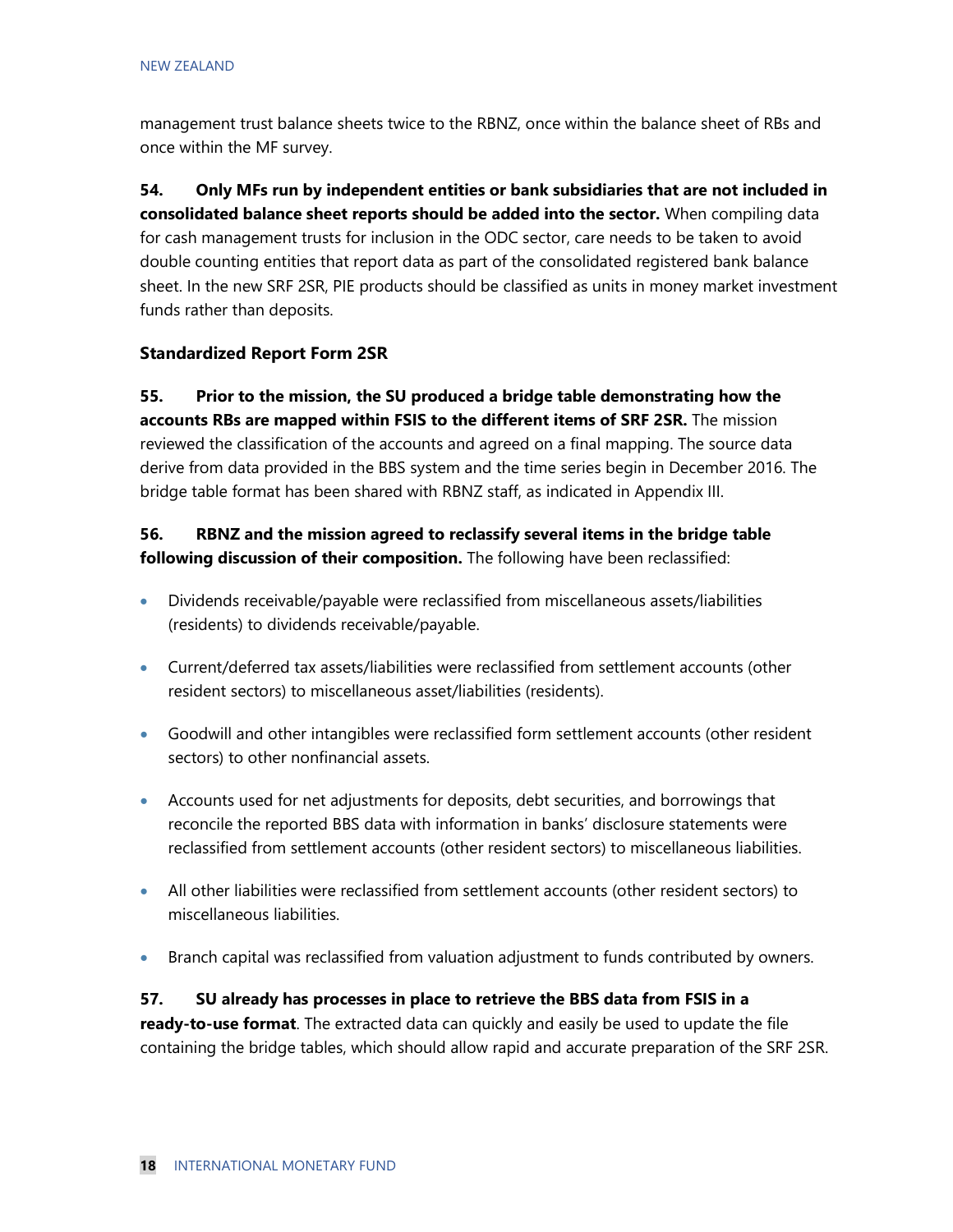#### **58. The RBNZ worked with the mission to construct historical series for SRF 2SR.**

Consistent and long-term time series compiled using the 2SR will facilitate the acceptance and use of the new methodology. Historical data can be compiled using information from the SSR for RBs beginning January 2013. Working jointly, the mission and staff from the SU mapped the SSR data into the SRFs, taking care to maintain consistency with the previously backdated series for broad money, private sector credit, and domestic credit. The team also worked to refine the definitions of household deposits, housing loans, and business loans to ensure consistency with historical information in the RBNZ's databases.

**59.** *Benchmark Recommended Action: The RBNZ to report to STA, on a regular monthly basis, SRF 2SR based on the new compilation framework, including historical series from January 2013 onwards. Deadline: December 2018.*

#### **Depository Corporations Survey**

**60. Sectoral balance sheets constructed using SRFs provide disaggregated information by type of financial instrument, by currency, and by counterpart sector that facilitates the compilation of analytical surveys.** The surveys contain data encompassing all assets and liabilities for covered units but presented in a way that shows the financial relationships between these units vis-à-vis other resident economic sectors and the rest of the world. These financial corporations surveys can be automatically generated from the SRFs. The central bank, ODCs, and depository corporations surveys compiled from the SRFs 1SR and 2SR, with data at end-December 2017 are presented along with the rest of the financial sector's data in the Integrated Monetary Database shared with RBNZ staff, as indicated in in Appendix IV.

**61. The analytical surveys obtained from the SRFs 1SR and 2SR are consistent with the monetary data disseminated by the RBNZ on its website.** The RBNZ publishes various sets of monetary statistics on its website. The current monetary data disseminated in the Statistics sections of the RBNZ webpage are based on the *MFSMCG* methodology. Their key aggregates are derived from the SRF's analytical surveys and will be consistent with data provided to STA.

#### **Other Financial Corporations**

**62. The magnitude of the OFC sector in New Zealand makes a priority the compilation and dissemination of a quarterly OFC survey.** The quality and analytical usefulness of MFS depend on a proper institutional coverage. Excluding such a substantial portion of the financial sector from the MFS would significantly affect their usefulness. For New Zealand, an OFC survey with full coverage constitutes a crucial input for other analytical tools such as the Balance Sheet Approach matrix and financial accounts. The RBNZ already has in place data collections for the most important subsectors of OFCs: MFs and ICs.

**63. A major challenge for the compilation of an OFC survey arises from the large number and diversity of operating institutions**. Even though the major subsectors of OFCs all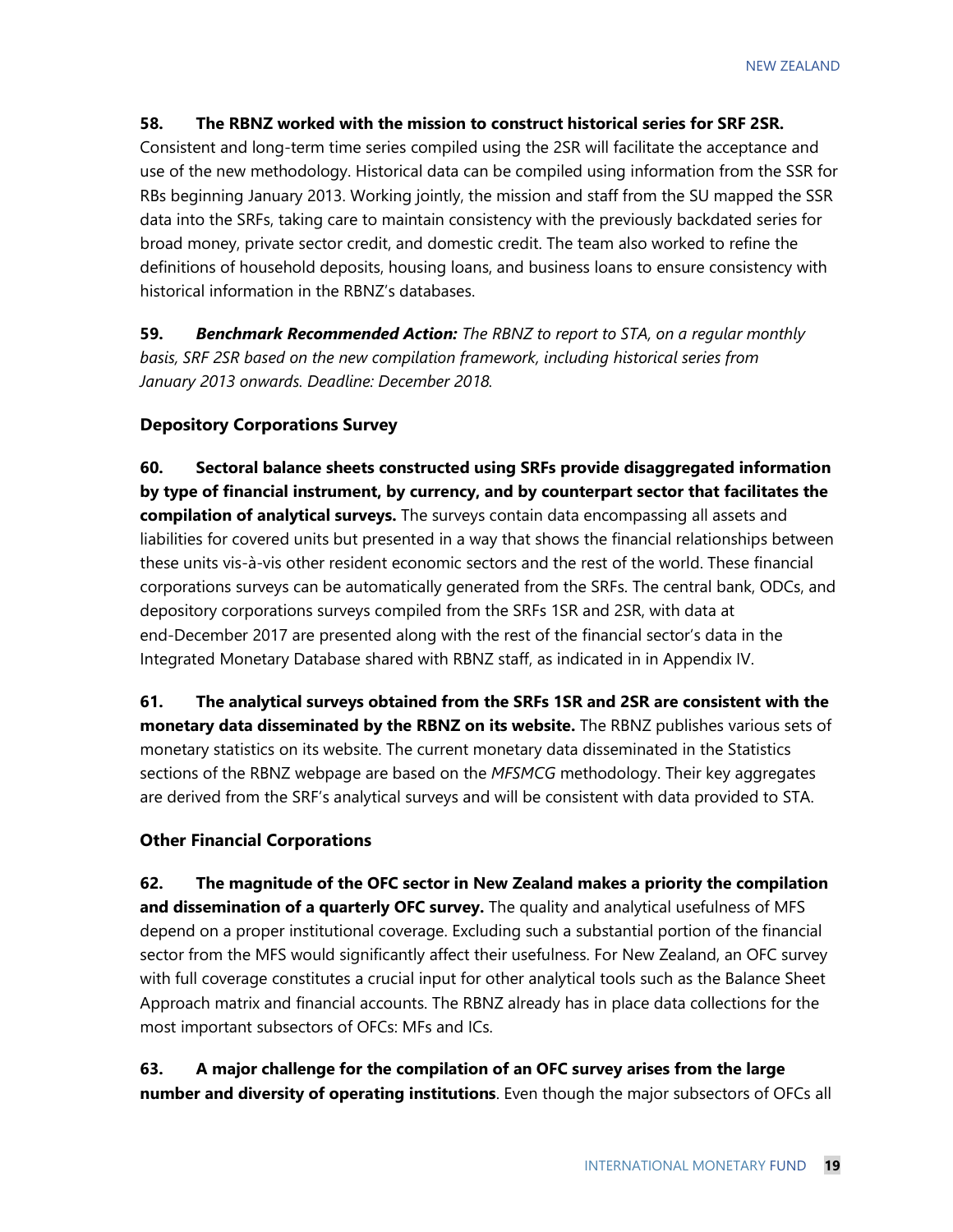report data to the RBNZ, they report data in different balance sheet formats and, for the smaller institutions, with different timeliness. RBNZ collects data from smaller MFs on an annual basis. For these institutions, the RBNZ carries forward the stock values of the annual data through for the next year as a proxy for a quarterly submission. Although the data are generally adequate for the preparation of SRFs, there are cases where they lack the needed disaggregation by financial instrument, by currency, and/or by counterpart sector.

**64. The RBNZ issued guidelines and definitions for each of the reported items in the MFs survey to assist compilers which can be accessed [online.](https://www.rbnz.govt.nz/-/media/ReserveBank/Files/Statistics/Surveys/Definitions-for-managed-funds-survey.pdf?la=en)** These instructions ask MF's to convert assets and liabilities denominated in foreign currency into New Zealand dollars at the midpoint of the appropriate buy and sell rates that apply at the end of the reference period. Reporters are asked to use valuation methods in line with the recommendations of the *MFSMCG*. There is no specific recommendation in the instructions to request MF's to report data on an accrual basis, however accrual accounting is a standard practice in New Zealand.

**65. Time series based on the definitions of SRF 4SR need to be created in FSIS prior to the start of regular reporting.** Together with the mission, the SU developed bridge tables from the MFs survey and IC balance sheet survey into the SRF 4SR. The bridge tables were used to compile quarterly historical data beginning in June 2014 for MFs and June 2016 for ICs. These data will be used by STA to create the initial dataset for OFCs for inclusion in *IFS*. To begin compilation of aggregate data for the OFC sector, SU will need to create the time series definitions in FSIS to be able to generate and report SRF 4SR on a regular basis.

**66.** *Benchmark Recommended Action: SU to create the needed time series in FSIS to be able to regularly produce and disseminate data using SRF 4SR for MFs and ICs. Deadline: June 2019* 

#### **Pension Funds**

**67. The PF subsector is rapidly growing, mainly driven by growth in balances in KiwiSaver accounts.** The RBNZ collects balance sheet data from all fund managers that offer KiwiSaver and other private superannuation schemes as part of its MFs survey. Fund managers are required to submit their financial information to the RBNZ within 20 working of the end of the reference period. The PFs sector does not include the New Zealand Superannuation Fund, which is a sovereign wealth fund. New Zealand currently provides universal pension benefits for people over 65 years of age and the purpose of the Superannuation Fund is to partially pre-fund the future cost of the New Zealand Superannuation pension.

**68. The balance sheet of PFs, as reported by their fund managers, contains sufficient information on the types of instruments for proper classification along with some information on the counterparty of investments**. KiwiSaver balances represent almost twothirds of total private superannuation assets. Almost half of KiwiSaver's assets are invested abroad. Of the money remaining in New Zealand, a little over 60 percent is invested either directly in equities or in unit trusts. Investment in government securities accounts for less than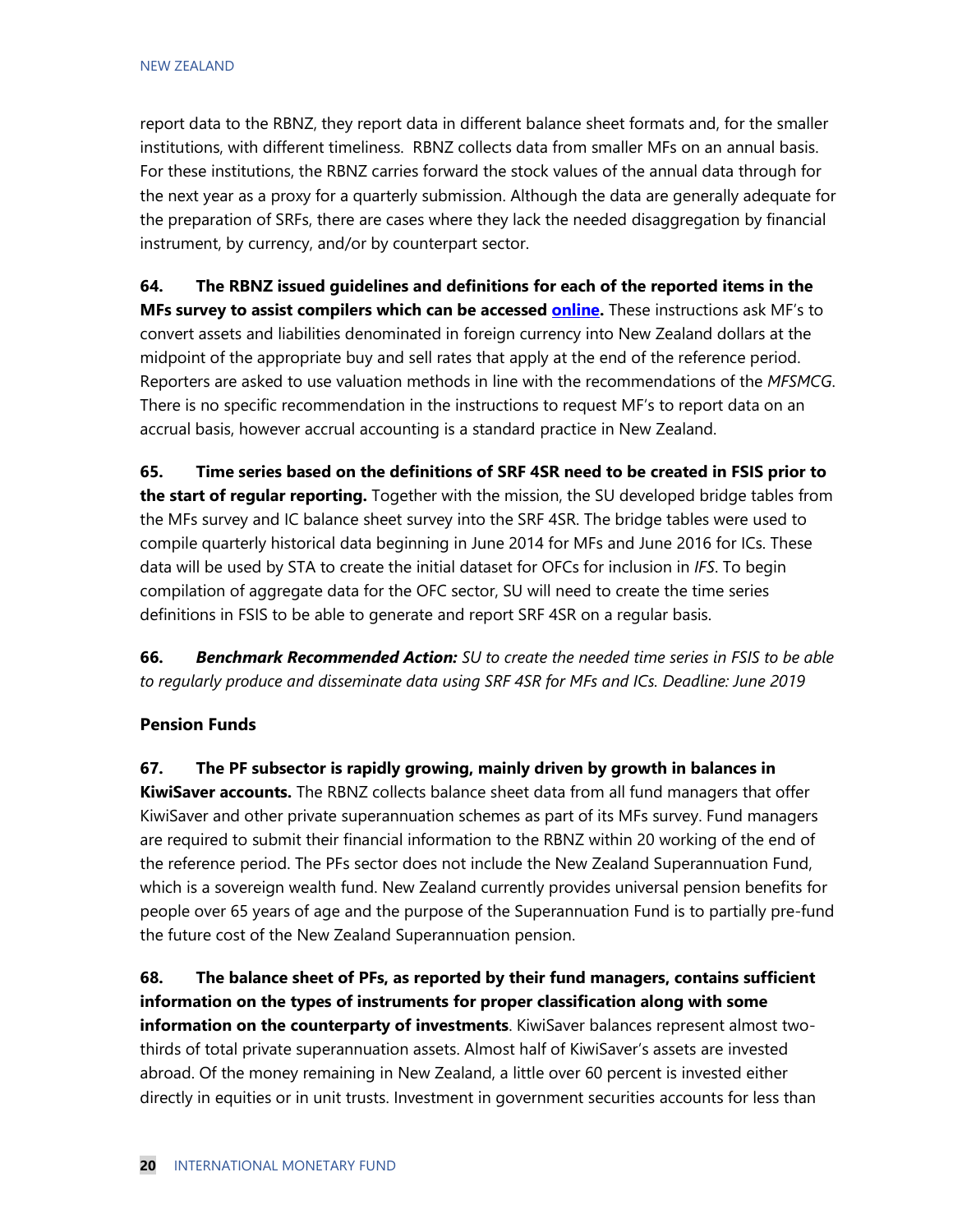ten percent of the domestic asset portfolio. Overseas positions of other private superannuation account for about 55 percent of total investment assets. Almost 80 percent of the domestic assets of other registered superannuation are placed either in investment pools or directly in equity.

**69. There are some immaterial shortcomings to the collection framework for PFs and other MFs.** The current balance sheets of PFs can be mapped into the SRF 4SR despite the missing counterparty information Reported balance sheet data lack counterpart sector information for financial derivatives, other accounts receivable/payable, and debt security liabilities. The mapping of the source data to the SRF 4SR allocated these accounts to the counterparty sector identified by the RBNZ as having the largest volume of transactions.

**70. The balance sheet of PFs lacks information on the currency of denomination of financial assets and liabilities.** The mission agreed with the authorities to classify positions with residents in national currency and positions in financial assets and liabilities with nonresidents in foreign currency.

#### **Non-MMF investment funds (Collective Investment Schemes)**

**71. CISs are divided into six classifications; life office funds, retail unit trusts and GIFs, cash management trusts, wholesale trusts, IMPs, and property unit trusts.** As described earlier, cash management trusts are classified as ODCs. The RBNZ does not collect balance sheet data for property management trusts. Fund managers administering CIS are required to submit their financial statements to the RBNZ within 20 working days of the reference period.

**72. The various CIS schemes have different asset allocations.** Life office funds are predominantly invested (73 percent) in New Zealand issued assets. A third of the domestic assets are invested in long-term government debt while cash and short-term debt securities account for another 25 percent of assets. The bulk of the remaining assets are investments in unit trusts. Almost 40 percent of the assets of retail unit trusts are invested overseas. Of their domestic assets, a little under 40 percent are invested in short-term assets (deposits and short-term securities), while around 45 percent is invested in equities and units with the remainder mainly in long-term debt securities. Over 70 percent of investments with wholesale funds are obtained from large institutional investment schemes like KiwiSaver and other registered superannuation. Wholesale funds have generally invested abroad (60 percent of assets), followed by domestic investments in listed shares and long-term debt securities. IMPs are concentrated on managing individual's asset portfolios, typically of high net-worth individuals.

**73. The limitations to the data collection framework for CIS are the same as described for PFs above.** The CIS and PF data are all reported by investment managers using the same reporting framework. The collection framework already includes a breakdown on ownership of units in investment fund shares, which will be useful for compilation of the revised SRF 4SR.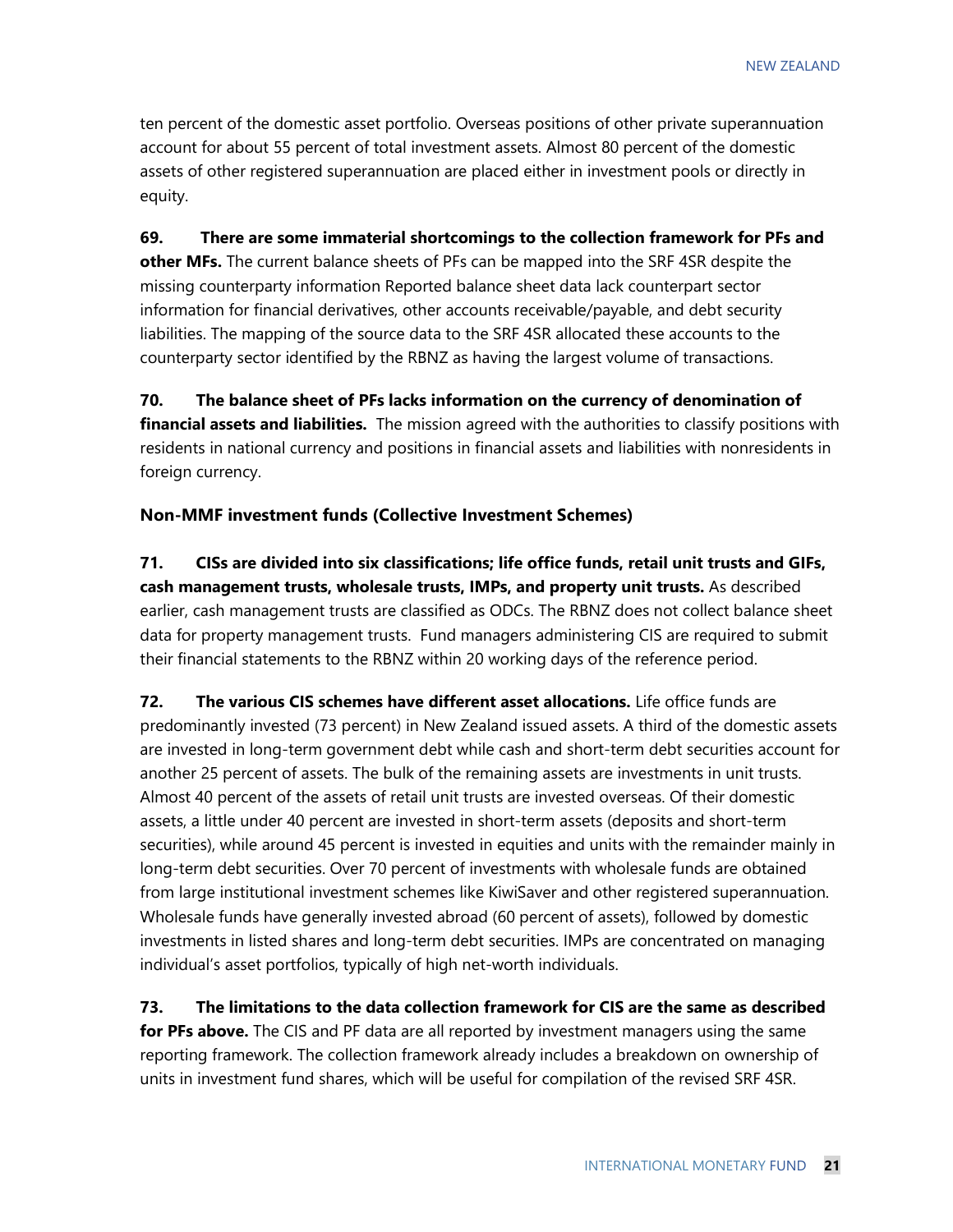#### **Insurance Companies**

**74. The RBNZ collects quarterly balance sheet and income statement data for licensed life and nonlife ICs operating in New Zealand.** Published statistics account for almost 90 percent of total assets of the sector. ICs are required to submit their financial statements to the RBNZ within 40 working days of the end of the reference period. The RBNZ issued guidelines and definitions for each of the reported items in the quarterly insurer survey to assist compilers, which can be accessed [online.](https://www.rbnz.govt.nz/regulation-and-supervision/insurers/new-zealand-insurer-data-collections)

**75. ICs use different accounting standards in their reported balance sheets**. Insurers generally adhere to IFRS or New Zealand's Generally Accepted Accounting Principles (GAAP) for financial reporting. Some overseas based insurers use the national standards of their home territory. This means that they use mixed methodologies with respect to accrual accounting and exchange rates used to convert assets and liabilities denominated in foreign currency into New Zealand dollars. Accrued interest is generally reported as part of the corresponding value of the underlying financial instrument. Reporters are asked to use valuation methods in line with the recommendations of the *MFSMCG*.

**76. The balance sheet information reported by ICs is generally tailored to regulatory requirements and use by the industry but can be used to populate SRF 4SR.** The structure of the balance sheet covers the nonfinancial and financial assets and liabilities that are relevant for ICs and, therefore, some information needed for MFS is missing. The missing data include currency of denomination and counterpart sector for deposits, loans, insurance technical reserves, financial derivatives, other accounts receivable/payable, and debt security liabilities. The mapping of the source data to the SRF 4SR allocated these accounts to the counterparty sector assumed to have the largest volume of transactions.

**77. Supplemental details on the counterpart sector to insurance technical reserves is collected but not currently disseminated.** The RBNZ collects information on the counterparty to general insurance contacts and will be able to identify if the insurance covers domestic household or corporate entities as well as non-residents. The data have not yet been validated and are not yet ready for dissemination. These data can be used to improve the mapping scheme of the 4SR by classifying the insurance technical reserve liabilities by counterpart sector.

**78.** *Recommended Action: SU to amend the mapping scheme for ICs to include the classification of insurance technical reserve liabilities by counterpart sector. Deadline: December 2019.* 

**79. ICs have a wide range of investments in financial assets.** Almost one-third of their assets are invested abroad. Almost 20 percent of their assets represent claims on NZ's DC system and around seven percent are in government securities. They also have significant reinsurance assets and other claims on OFCs.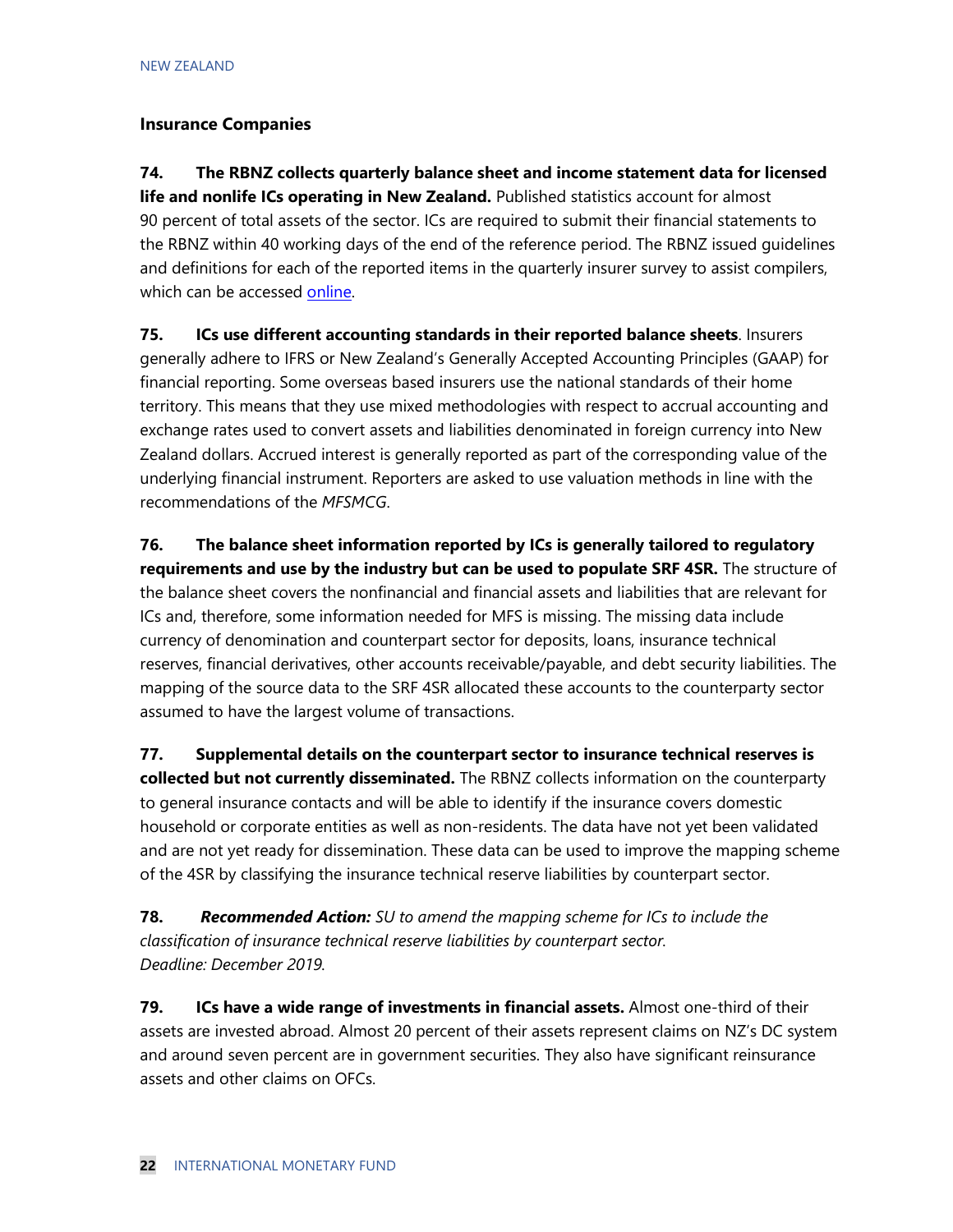#### **Other Institutional Units of the OFC Sector**

**80. The NDTFC sector has been winding down over the past decade.** Total assets are around half the level they were a decade ago. Many of the companies have been in receivership for some time and have not submitted updated information to the RBNZ. The last available quarterly or annual values have been carried forward by the SU for multiple years, meaning the total asset size of the sector is likely overstated. Even if their balance sheets are very aggregated, they could still be included in the SRF 4SR. It is worth noting that, at present, the contributions of these institutions to the OFC sector is relatively small.

**81. The report forms for the NDTFC sector will be reviewed along with the statistical reporting of other non-bank entities.** The new reports will be better aligned with data provided in the BBS and will harmonize of data for all NDTFCs with the classifications and sectoring of data for MFs and ICs. Once data are compiled in the new system, SU should examine if the size of NDTFCs warrants their inclusion in the OFC sector's data.

#### **Standardized Report Form 4SR**

**82. Together with the staff of SU, the mission created a bridge table to map the source**  data for each of the sub-sectors of OFCs to the SRF 4SR. The bridge tables for MFs and ICs, with data as at end-December 2017, has been shared with RBNZ staff, as indicated in Appendix V.

**83. With the new bridge table to the SRF 4SR, the RBNZ will be able to produce the SRF 4SR, an OFC survey, and a financial corporations survey.** The SRF 4SR can be easily produced using the bridge tables provided by the mission. This will permit rapid and accurate preparation of the SRF 4SR. Historical data can be produced for all institutions of the OFC sector in the SRF 4SR format. The series for MFs will begin in June 2014, while data for ICs will be introduced from June 2016 onwards.

**84.** *Benchmark Recommended Action: The RBNZ to provide STA with an initial set of quarterly data in SRF 4SR based on the agreed compilation framework, including historical series from June 2014 onwards for MFs and June 2016 onwards for ICs. December 2018.*

**85. Deviations from the** *(MFSMCG* **methodology are documented in New Zealand's revised country notes in the** *IFS* **publication (Appendix VI).**

#### **B. Use of MFS Derived from the SRFs**

**86. The adoption of the new SRF framework creates an opportunity for the RBNZ to revise its national disseminated monetary statistics and make them consistent with the data published by the IMF**. Data based on the new compilation framework will begin only in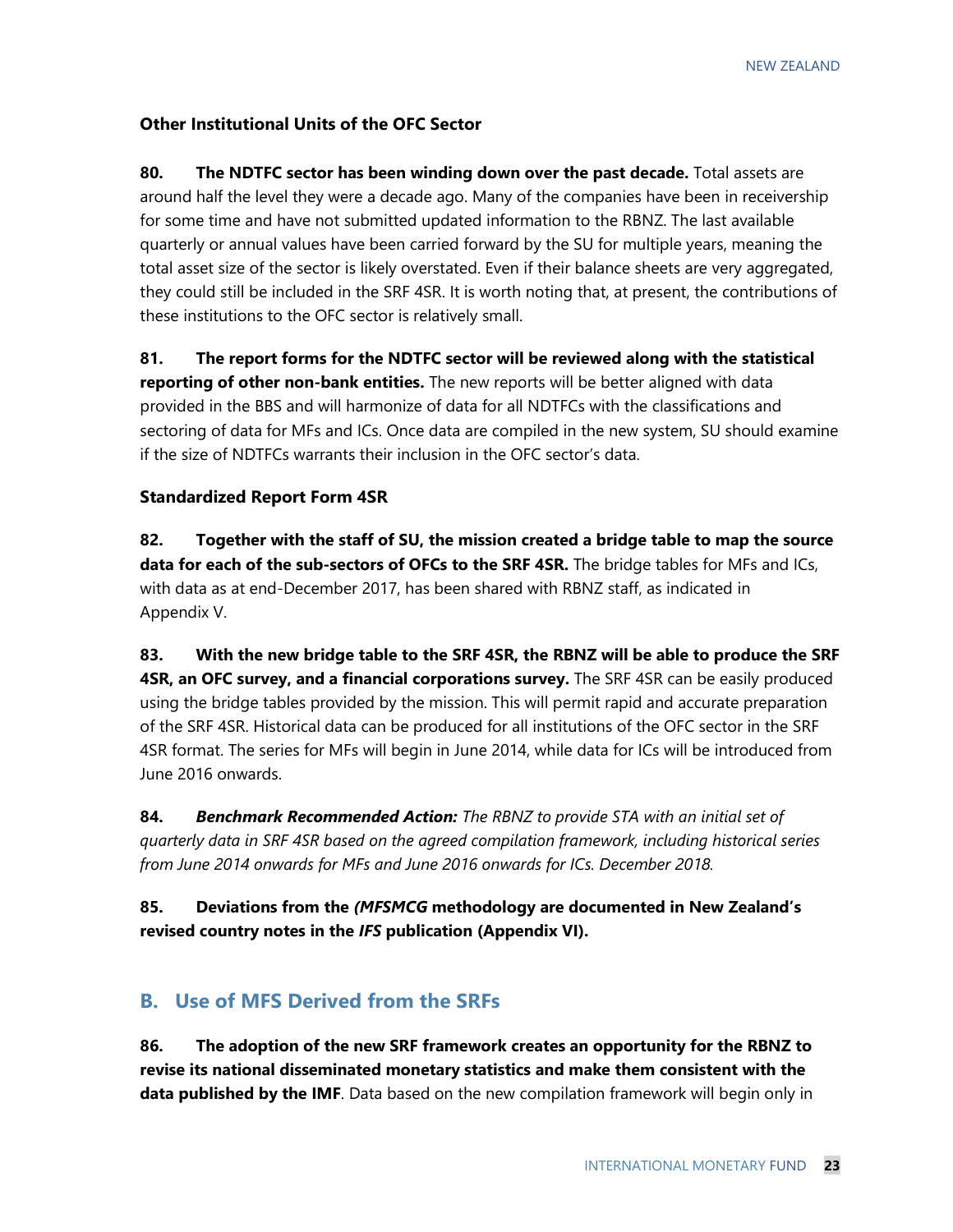January 2013. This, combined with the reclassifications to the historical data to ensure consistency, should provide users with a sufficiently long time series for research and analysis. Careful coordination with STA and APD could lead to the adoption of this framework for use in IMF surveillance and program work, since the analytical series required by APD could be constructed from the SRF-based data reported to STA.

**87. Aggregate level time series will need to be created in FSIS prior to the RBNZ's dissemination of data based on the SRFs on its website.** The RBNZ calculates all aggregates from raw data in the FSIS system. New series based on the SRF compilation framework will need to be developed in FSIS prior to the RB's publication of SRF-based MFS data on its own website. In the meantime, the RBNZ is committed to providing SRF-based MFS data to STA for publication in *IFS* and internal IMF use.

**88.** *Recommended Action: SU to align the official monetary statistics published on the RBNZ's website to the balance sheet and survey data compiled from the SRFs.*

**89. The RBNZ has processes in place to carefully manage the external introduction of new datasets.** Staff from the SU regularly meet with other key stakeholders, Statistics New Zealand, prior to making major revisions or introducing new datasets. External stakeholders are informed prior to the release of a new dataset prior via a Statistics News and Updates section of the RBNZ website. The external announcements indicate reasons for the creation of the new series or dataset and retirement of discontinued framework. A detailed technical document, accompanied by methodological notes typically accompanies the introduction of the new data. Users are also provided with information on the concordance of the old and new tables. In ideal circumstances, data users are provided with the two datasets in parallel, to familiarize them with the concepts and figures presented in the new system. SU is also prepared to explain any large differences in the datasets.

**90. Staff of the SU are prepared to introduce SRF-based MFS to internal RBNZ users.** 

RBNZ policy makers are regularly exposed to MFS, as monetary statistics are a prominent part of any national macroeconomic statistical system. Additionally, internal users have found that data for the OFC sector highly valuable for financial stability analysis. New time series will be available from the SRF-based MFS dataset which may already be of interest to RBNZ's analysts. The new dataset contains money, credit, and other aggregates compiled from the broadest set in terms of institutional coverage. SU stands ready to carefully advertise the availability of the new dataset, its strengths and limitations, and provide support for internal users during their transition to the new concepts.

#### **C. Data Provision to the Fund**

**91. New Zealand aims to eventually subscribe to the Special Data Dissemination System (SDDS) Plus.** A National Data Summary Page with selected data for central bank survey, depository corporations survey, interest rates, and stock market will need to be created. The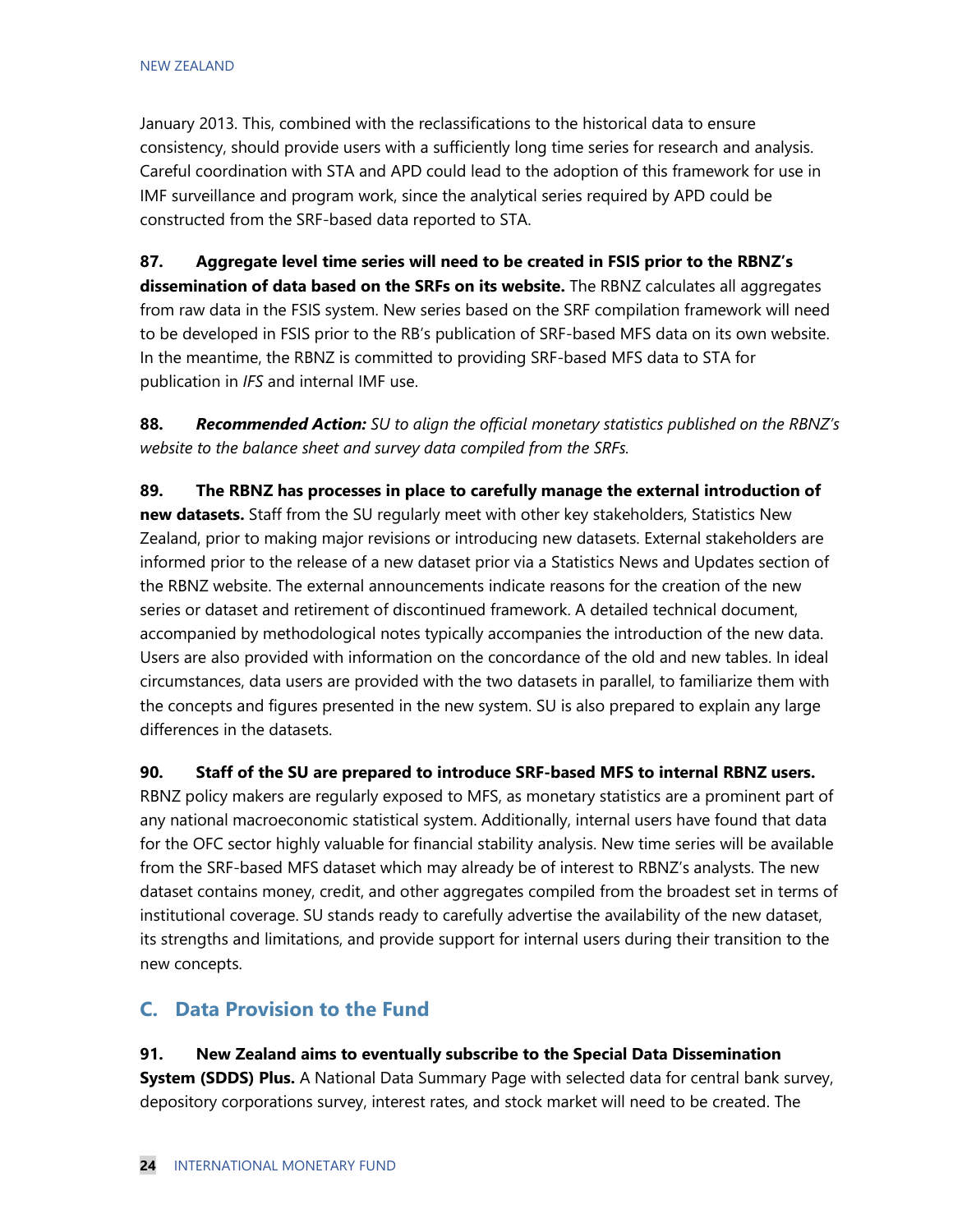RBNZ could make additional use of this system by posting the entire sectoral balance sheets (SRFs 1SR, 2SR, and 4SR) and monetary aggregates (5SR), along with interest rates and share prices (6SR) in a SDMX format. Doing so would make all MFS available to external users simultaneously. Until they post the entire set of monetary statistics on a SDDS Plus National Data Summary Page, the RBNZ will need to continue to submit all MFS to STA using the Integrated Collection System (ICS). The RBNZ already regularly uses ICS to provide its MFS to the Fund, however additional staff need to be trained on its use.

**92. RBNZ staff indicated they will review the possibility to publish the entire Integrated Monetary Database file on the IMF's external website.** RBNZ staff indicated the need to review confidentiality of the data as well as determine if the pre-SRF based data for RBs are fit for purpose. Publication of the full set of SRF-based MFS provides researchers and analysts with more granular data, such as foreign currency asset and liability positions and will permit the use of New Zealand's full set of MFS in cross-country research.

#### **D. Future MFS Developments, Training, and Technical Assistance**

**93. The mission achieved all its original objectives and made substantive progress toward achieving the authorities' medium-term goals.** The scope of the mission was to assist the RBNZ to review the frameworks used to compile SRFs 1SR and 2SR and assess the adequacy of source data for production of a balance sheet for OFCs. Thanks to support received from the RBNZ particularly in the SU, the bridge tables were developed to generate revised SRFs 1SR and 2SR and create the SRF 4SR for OFCs.

**94. Additional work is needed to improve the quality of source data for the OFC survey.**  This task will take additional resources and time from the RBNZ and will require close collaboration to update the data collection frameworks and obtain the needed information.

**95. The RBNZ does not yet report Financial Soundness Indicators (FSIs) to STA for publication on the FSI website.** The RBNZ has a system in place for the regular compilation and dissemination of FSIs which are already stored in FSIS for use in prudential supervision and published in the six-month *Financial Stability Report*. The RBNZ prepares selected FSIs for IMF's surveillance, but it does not compile and report them nor their metadata to STA. The mission began the work to map the source data from the BBS into the FSI templates. The mission went over the different FSI report forms and stressed the importance of compiling metadata. The mission agreed with the staff of the SU to continue the work remotely, but the RBNZ could request future TA to further develop this dataset.

**96. The mission stressed the importance of SU staff members' participation in MFS and FSI courses** offered by the IMF in Washington DC or Singapore. It is of utmost importance that officials directly involved in the compilation of MFS be nominated for future training.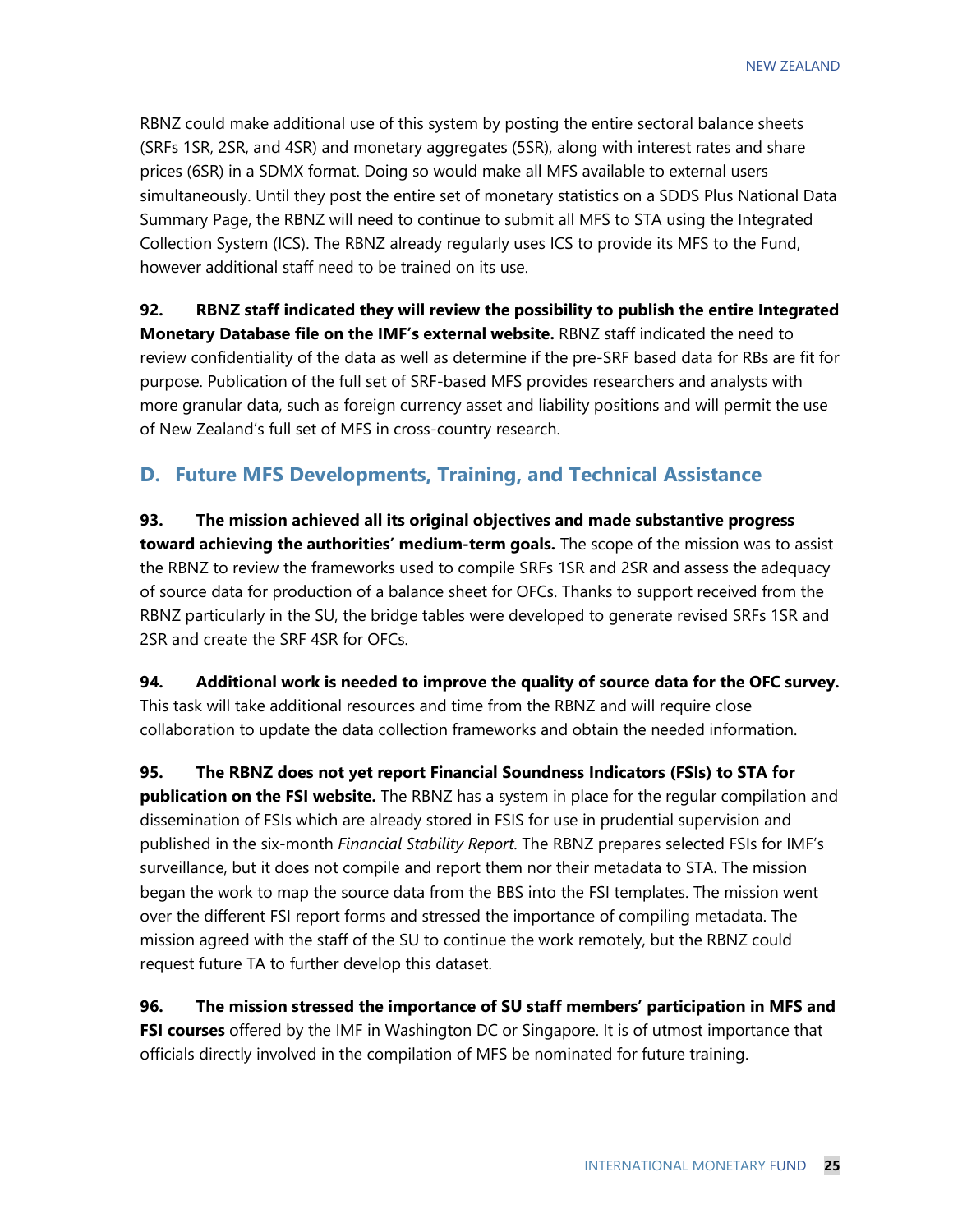### **ACTION PLAN**

**97.** The Action Plan below includes steps to accomplish milestones as well as the risks/verifiable indicators to achieving the outcomes. The plan is for technical compilers. Actions are prioritized (H - high, M - medium, L - low).

| <b>Priority</b>                                           | <b>Action/Milestone</b>                                                                                                                                                                                                  | <b>Risk Assumptions/</b><br><b>Verifiable Indicators</b>                                                                                                                                                    | <b>Target</b><br><b>Completion</b><br><b>Date</b>                                  |  |
|-----------------------------------------------------------|--------------------------------------------------------------------------------------------------------------------------------------------------------------------------------------------------------------------------|-------------------------------------------------------------------------------------------------------------------------------------------------------------------------------------------------------------|------------------------------------------------------------------------------------|--|
| Outcome Indicator: Publish New Data Set online and in IFS |                                                                                                                                                                                                                          |                                                                                                                                                                                                             |                                                                                    |  |
| H                                                         | The RBNZ to report to STA, on a regular monthly<br>basis, SRF 1SR based on the new compilation<br>framework, including historical series from<br>December 2001 onwards.                                                  | Central Bank survey<br>data published in IFS.                                                                                                                                                               | <b>Benchmark</b><br>December<br>$2018 -$<br>Completed<br>as of<br>November<br>2018 |  |
| H                                                         | The RBNZ to report to STA, on a regular monthly<br>basis, SRF 2SR based on the new compilation<br>framework, including historical series from<br>January 2013 onwards.                                                   | ODCs survey data<br>published in IFS.                                                                                                                                                                       | <b>Benchmark</b><br>December<br>$2018 -$<br>Completed<br>as of<br>November<br>2018 |  |
| H                                                         | SU to create the needed time series in FSIS to be<br>able to regularly produce and disseminate data<br>using SRF 4SR for MFs and ICs.                                                                                    | Creation of series in<br>FSIS will compete<br>with other projects for<br>priority. Outcome is<br>4SR produced from<br>FSIS.<br>Risk of delayed<br>regular reporting of<br>SRF 4SR if series not<br>created. | <b>Benchmark</b><br>June 2019                                                      |  |
| H                                                         | The RBNZ to provide STA with an initial set of<br>quarterly data in SRF 4SR based on the agreed<br>compilation framework, including historical series<br>from June 2014 onwards for MFs and June 2016<br>onwards for ICs | <b>OFCs Survey</b><br>published in IFS.                                                                                                                                                                     | <b>Benchmark</b><br>December<br>$2018 -$<br>Completed<br>as of<br>November<br>2018 |  |

#### **Table 3. New Zealand: Mission's Recommendations**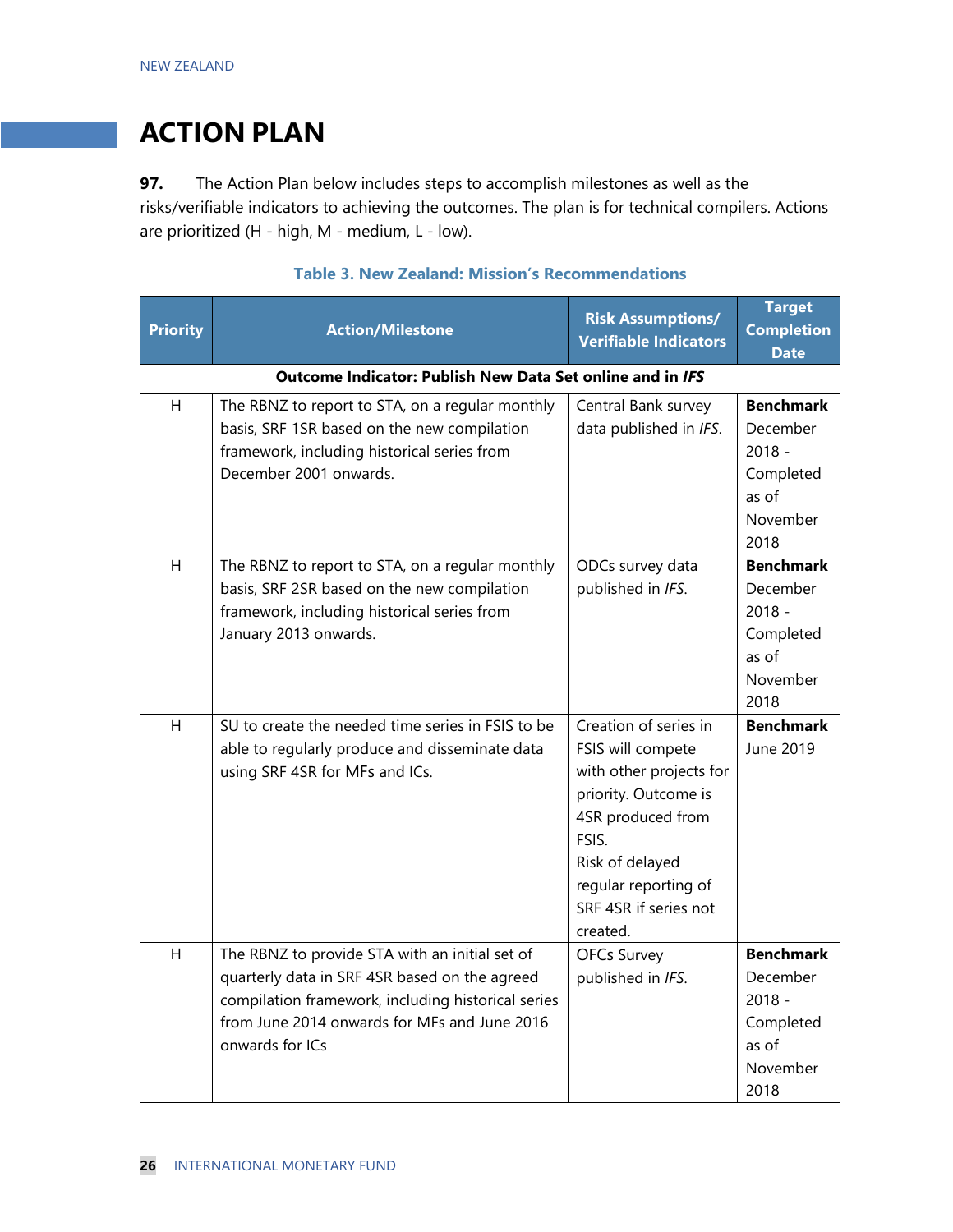| <b>Priority</b> | <b>Action/Milestone</b>                                                                   | <b>Risk Assumptions/</b><br><b>Verifiable Indicators</b> | <b>Target</b><br><b>Completion</b><br><b>Date</b> |
|-----------------|-------------------------------------------------------------------------------------------|----------------------------------------------------------|---------------------------------------------------|
| Н               | SU to align the official monetary statistics                                              | Reduced reputational                                     | June 2019                                         |
|                 | published on the RBNZ's website to the balance                                            | risk for the IMF and                                     |                                                   |
|                 | sheet and survey data compiled from the SRFs.                                             | RBNZ. Data published                                     |                                                   |
|                 |                                                                                           | on the RBNZ's                                            |                                                   |
|                 |                                                                                           | website will be                                          |                                                   |
|                 |                                                                                           | aligned with the data                                    |                                                   |
|                 |                                                                                           | published in IFS.                                        |                                                   |
|                 | Outcome Indicator: Source Data are Adequate to ensure compliance with Statistical Manuals |                                                          |                                                   |
| M               | SU, jointly with the FSG to conduct a review of                                           | Discrepancies                                            | June 2019                                         |
|                 | the practices used to compile the International                                           | between SU and FSG                                       |                                                   |
|                 | Reserves Template and Table E1 to document                                                | on international                                         |                                                   |
|                 | and resolve all differences.                                                              | reserves are resolved                                    |                                                   |
|                 |                                                                                           | or documented.                                           |                                                   |
| Μ               | SU to develop new data reports from FSG that                                              | Dependent on                                             | September                                         |
|                 | separately identify counterparty positions for the                                        | findings of review.                                      | 2019                                              |
|                 | RBNZ's deposits, debt securities, repurchase                                              |                                                          |                                                   |
|                 | agreements, financial derivatives, and other                                              |                                                          |                                                   |
|                 | accounts payable/receivable and classify the                                              |                                                          |                                                   |
|                 | accounts properly in SRF-1SR.                                                             |                                                          |                                                   |
| M               | SU to review the repository of securities'                                                | SU to inform STA of                                      | September                                         |
|                 | supplementary information to identify the                                                 | its decision regarding                                   | 2019                                              |
|                 | counterpart sector for RBs securities. Based on                                           | including the debt                                       |                                                   |
|                 | these findings, to consider including them in the                                         | securities within                                        |                                                   |
|                 | definition of broad money                                                                 | broad money.                                             |                                                   |
| M               | SU to amend the mapping scheme for ICs to                                                 | Risk that data quality                                   | December                                          |
|                 | include the classification of insurance technical                                         | will remain                                              | 2019                                              |
|                 | reserve liabilities by counterpart sector.                                                | insufficient.                                            |                                                   |
|                 |                                                                                           | Insurance technical                                      |                                                   |
|                 |                                                                                           | reserves liabilities will                                |                                                   |
|                 |                                                                                           | be reported with                                         |                                                   |
|                 |                                                                                           | improved                                                 |                                                   |
|                 |                                                                                           | counterparty details.                                    |                                                   |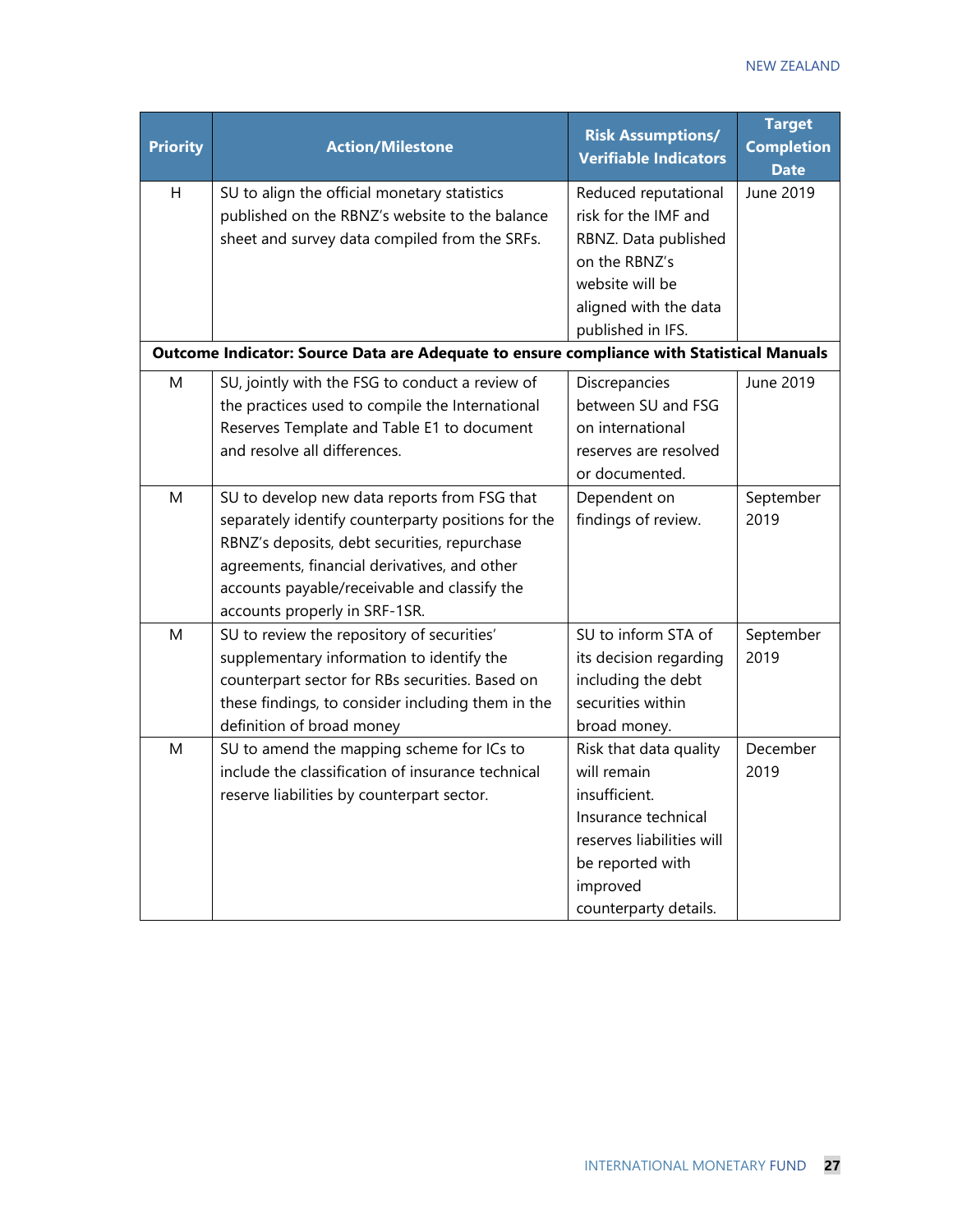### **Appendix I.** *IFS* **Country Notes for New Zealand**

#### **Date of Fund Membership:**

August 31, 1961

**Standard Sources:**

Reserve Bank of New Zealand (RBNZ)

Statistics New Zealand

#### **Exchange Rates:**

*Market Rate (End of Period* and *Period Average):*

Exchange rates indicative of the 3 p.m. market mid-rate sourced from Reuters and published by the Reserve Bank of its website. Beginning in April 1991, exchange rates are indicative of the 11:10 a.m. market mid-rates sourced by Reuters. Beginning May 2015, exchange rates are indicative of the 2 p.m. WM/Reuters fixes published by the New Zealand FMA.

#### **International Liquidity:**

*Gold (National Valuation) (line 1and)* is equal to *Gold (Million Fine Troy Ounces) (line 1ad),* valued at SDR 35 per fine troy ounce and converted into U.S. dollars at the dollar/SDR rate **sa** on the country page for the United States. Source: OECD

#### **Central Bank:**

Data are based on a SRF for central banks, which accords with the concepts and definitions of the IMF's *MFSMCG, 2016*. Departures from the *MFSMCG* methodology are explained below.

The relevant bid and offer exchanges rates retrieved from Bloomberg at approximately 9:12 AM (New Zealand Standard Time) are used to convert the central bank's foreign currency denominated instruments into national currency. These rates best approximate market conditions at the time revaluation procedures are initiated.

*Claims on Nonresidents* and *Liabilities to Nonresidents* include some accounts in foreign currency with resident economic sectors. The currency of denomination is used to determine the residency.

Foreign currency denominated cash balances are carried at amortized cost less impairment losses.

Accounts receivable are valued at amortized cost less impairment losses.

Currency demonetized before 1 July 2004 is recognized as a contingent liability, except for a provision retained in the Statement of Financial Position to cover expected future redemptions. For currency demonetized from 1 July 2004, the Bank records a liability equal to the face value of that currency still in circulation. The face value of collectors' currency issued before 1 July 2004 is recognized as a contingent liability. For collectors' currency issued from 1 July 2004, the Bank records a liability equal to the face value of that currency.

Prior to August 2004 short sales of bonds were netted off against the bonds in marketable securities. From August 2004 short sales are reported as liabilities denominated in foreign currency.

A provision for the payment of dividends to the New Zealand government is recorded after a direction is given by the Minister of Finance.

#### **Other Depository Corporations**

Comprises RBs. Data exclude SIs, DTFCs, and cash management trusts.

† Beginning in December 2016, data are based on a SRF for ODCs, which accords with the concepts and definitions of the IMF's *MFSMCG*, *2016*. Departures from the *MFSMCG*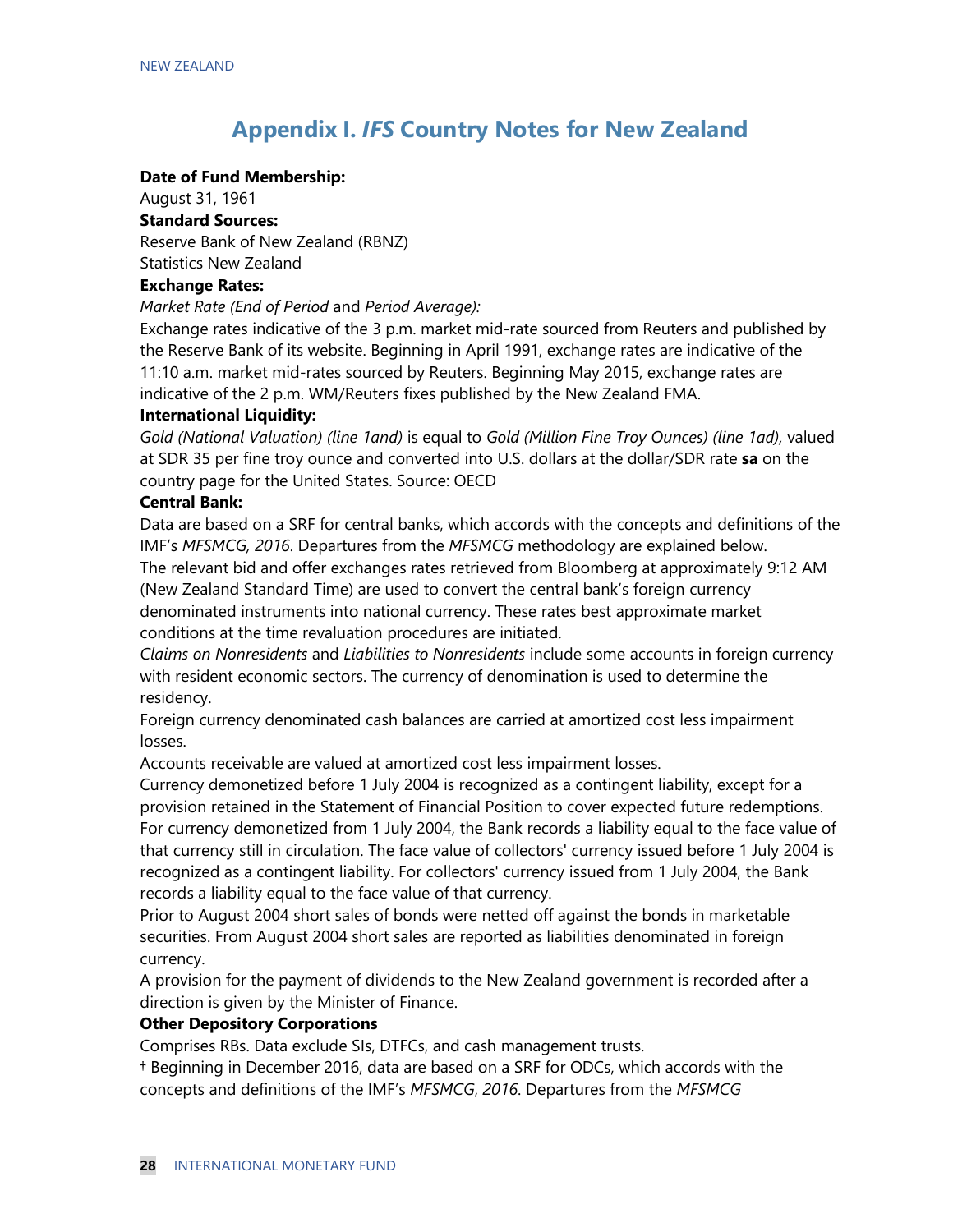methodology are explained below.

Assets and liabilities denominated in foreign currency are converted into New Zealand dollars in accordance with New Zealand GAAP.

Financial assets and liabilities for which economic sectorization is unavailable are allocated to the economic sector having the largest volume of transactions in the category.

The holder of securities issued by ODCs is unavailable. Short- and long-term promissory notes, commercial paper, debentures, preferred stock, collateralized securities, and negotiable certificates of deposit issued by ODCs are included as securities other than shares excluded from broad money held by other resident sectors.

*Securities other than Shares Excluded from Broad Money* includes some liabilities to ODCs. Some accrued interest is included in *Other Items (Net)* rather than in the outstanding amounts of the financial assets and liabilities.

*Loans* includes cash collateral received in relation to derivative trades.

Adjustments to match 'Net loans & advances', 'Total deposits', 'Total debt securities' and 'Total borrowing' from the reported balance sheet data to information reported in *Disclosure Statements* are included in *Other Items (Net).*

For January 2013 through November 2016, even though data are based on a SRF for ODCs, they have less conformity with the *MFSMCG* methodology and therefore are not strictly comparable to data for later periods. Data from January 2013 to November 2016 has been estimated using data that was not designed for the purpose of compiling SRF-based monetary statistics. Specifically, liabilities data for currency & deposits, debt securities, and loans over this period has been estimated using an unsuitable data source. A time series for the assets and liabilities of RBs will be published in New Zealand's quarterly sectoral balance sheets, which are currently being developed. For ODCs in New Zealand, departures from the *MFSMCG* methodology are explained below.

Assets and liabilities denominated in foreign currency are converted into New Zealand dollars in accordance with NZ GAAP.

Financial assets and liabilities for which economic sectorization is unavailable are allocated to the economic sector having the largest volume of transactions or distributed proportionally to all positions in the category.

Financial assets and liabilities for which financial instrument breakdown is unavailable are allocated to the financial instrument having the largest transactions or distributed proportionally to all positions in the category.

The holder of securities issued by ODCs is unavailable. Short- and long-term promissory notes, commercial paper, debentures, preferred stock, collateralized securities, and negotiable certificates of deposit issued by ODCs are included as securities other than shares excluded from broad money held by other resident sectors.

*Securities other than Shares Excluded from Broad Money* includes some liabilities to ODCs. Accrued interest is included in *Other Items (Net)* rather than in the outstanding amounts of the financial assets and liabilities.

Financial derivatives are included in *Other Items (Net).*

*Currency* includes holdings of foreign currency.

*Claims on Public Nonfinancial Corporations* are included in *Claims on Other Resident Sectors*. Valuation adjustment is included in *Other Items (Net)* rather than in *Shares and other Equity*.

#### **Depository Corporations:**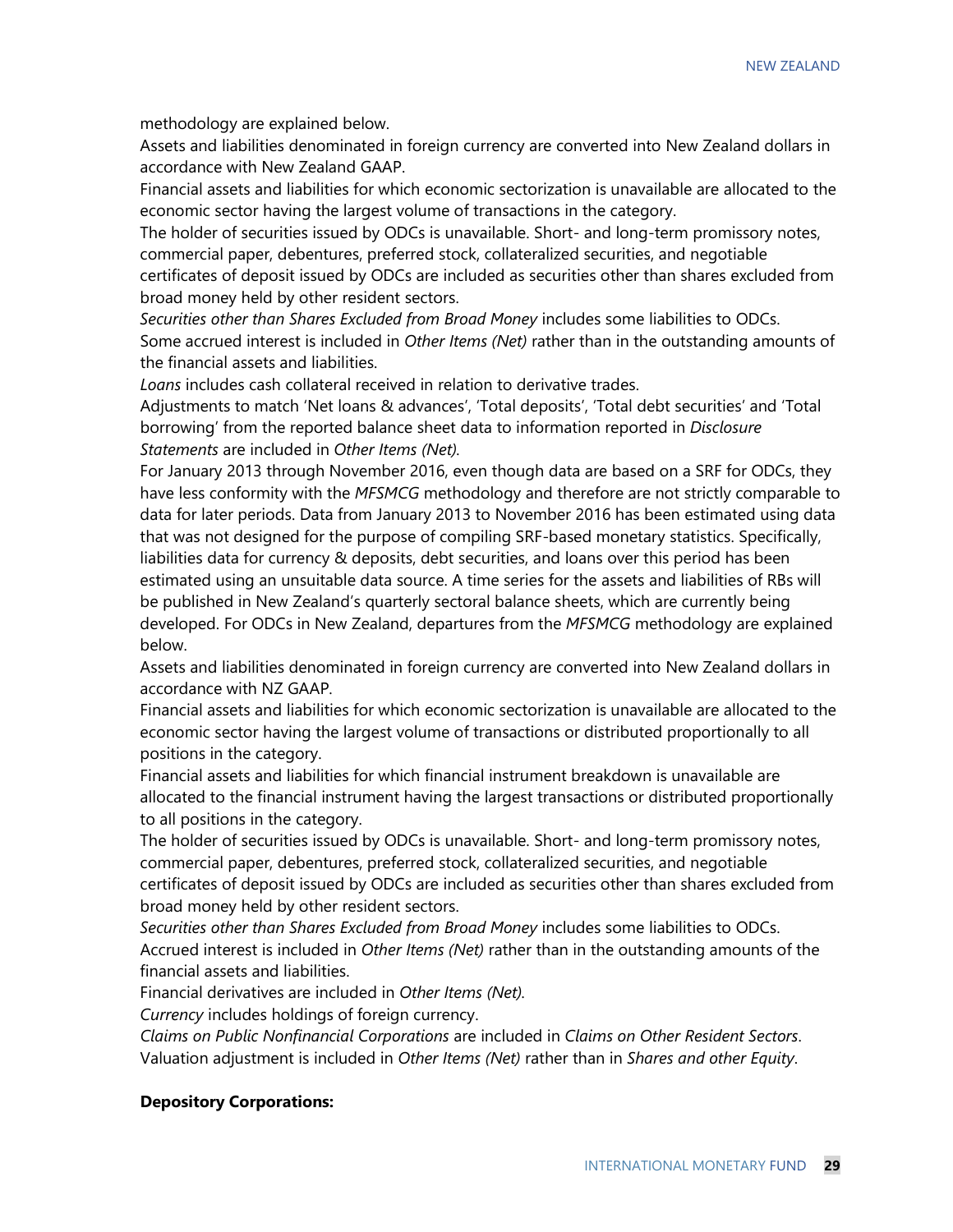†See notes on central bank and ODCs.

#### **Other Financial Corporations:**

Comprises life office funds, KiwiSaver funds, registered superannuation funds, retail unit trusts and GIFs, wholesale trusts, and IMPs. Data exclude property unit trusts and non-DTFCs. Beginning June 2016, includes ICs. Data exclude reinsurance corporations with no New Zealand primary insurance and ICs with gross annual premiums of less than NZD 50 million or less than total assets of NZD 500 million at financial year end. Data exclude the Earthquake Commission and the Accident Compensation Corporation, as these organizations have their own enabling legislation and are classified with general government.

Data for MFs are presented on an unconsolidated basis and thus include cross investments that take place between various types of institutions.

Data are based on a SRF for OFCs, which accords with the concepts and definitions of the IMF's *MFSMCG, 2016*. Departures from the *MFSMCG* methodology are explained below.

Data for investment managers with total assets of less than NZD 500 million are only available on an annual basis. Data for intervening and current quarters after the last calendar year have been estimated by carrying forward the data.

ICs generally convert assets and liabilities denominated in foreign currency into New Zealand dollars in accordance with NZ IFRS or NZ GAAP.

Financial assets and liabilities for which economic sectorization is unavailable are allocated to the economic sector having the largest volume of transactions in the category.

Financial assets and liabilities for which financial instrument breakdown is unavailable are allocated to the financial instrument having the largest volume of transactions in the category. Financial assets and liabilities for which currency breakdown is unavailable are allocated to the currency having the largest volume of transactions in that currency.

*Claims on Depository Corporations* includes holdings of foreign currency.

Holdings of national currency are included in transferable deposits.

*Claims on Public Nonfinancial Corporations* are included in *Claims on Other Resident Sectors*. *Claims on Private Sector* includes loans to other sectors.

Claims on *OFCs* includes securities issued by other nonfinancial corporations.

Financial derivatives positions of ICs are classified as with ODCs. Financial derivatives positions of MFs are classified as with OFCs.

Other accounts receivable and payable of MFs are included in *Other Items (Net)* rather than as claims on and liabilities to the corresponding economic sectors.

*Shares and other equity* of life ICs is calculated by netting total assets against total liabilities. *Other Items (Net)* includes investment in fixed assets overseas.

#### **Financial Corporations:**

†See notes on central bank, ODCs, and OFCs.

#### **Monetary Aggregates:**

*Base Money:*

*Base Money* is calculated from the liability data in the sections for the central bank. The national definition base money accords with the concepts and definitions of the *MFSMCG.*

*Broad Money:*

*Broad Money* is calculated from the liability data in the sections for the central bank and ODCs. The national definition broad money accords with the concepts and definitions of the *MFSMCG. Money (National Definitions):*

*Narrow Money (M1)* comprises currency outside M3 financial institutions plus check balances in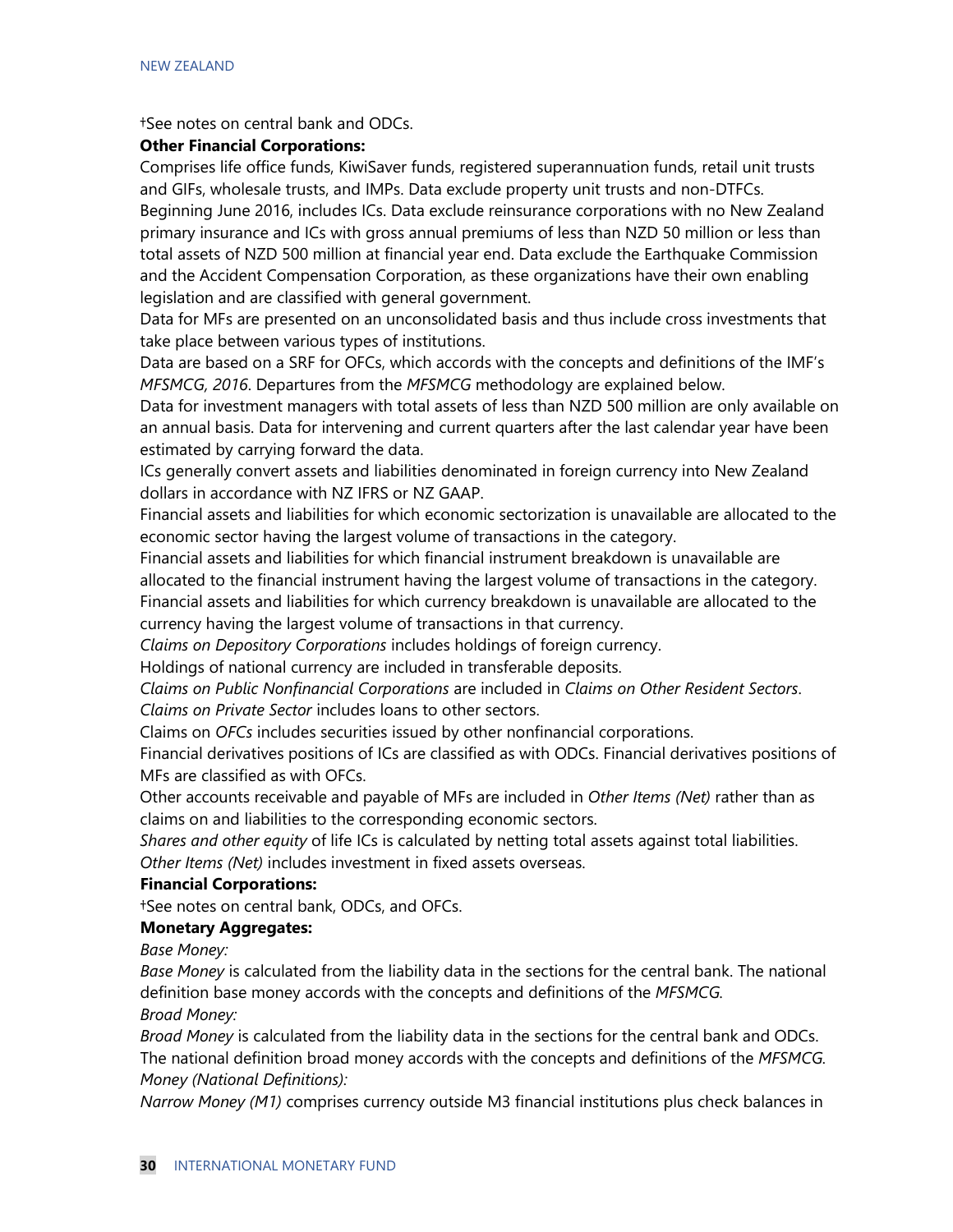New Zealand dollars, less interinstitutional transaction balances and central government demand deposits. M3 financial institutions include the RBNZ, most RBs, and other financial intermediaries of significant size. † Beginning in December 2016, M1 (Narrow Money) comprises currency held by the public and transaction balances of money-holding sectors with depository corporations in New Zealand dollars. Currency held by the public comprises currency issued by the Reserve Bank less currency held by RBs. Transaction deposits comprise of "on call" deposit balances, which can be used for making third party transfer payments by customers. Depository corporations comprise the RBNZ and all RBs. Money-holding sectors include other financial institutions, local governments, public nonfinancial corporations, other nonfinancial corporations, and other resident sectors.

*M2* comprises M1 and all other call deposits in New Zealand dollars not included in M1, less interinstitutional call balances. Call deposits include overnight money and funding on terms that can of right be broken without penalties. M2 was discontinued in December 2016. *M3R* comprises currency outside M3 institutions and their total New Zealand dollar deposits, less interinstitutional deposits, central government deposits, and deposits from nonresidents. M3R represents New Zealand dollar funding from New Zealand residents only. M3R was discontinued in December 2016.

*M3* comprises of all New Zealand dollar funding of M3 institutions. New Zealand dollar funding comprises of currency outside M3 financial institutions plus deposits and other forms of funding in New Zealand dollars less interinstitutional claims and central government deposits. M3 includes NZ dollar deposits from nonresidents. M3 was discontinued in December 2016. *Broad Money* comprises currency held by the public and transaction balances, savings, and term deposits in national and foreign currency of money-holding sectors with depository corporations. Currency held by the public comprises currency issued by the Reserve Bank less currency held by RBs.

#### **Interest Rates:**

*Central Bank Policy Rate (End of Period):*

Official Cash Rate (OCR) around which the Reserve Bank transacts with the market. The OCR is reviewed eight times a year (every six and a half weeks).

*Discount Rate (End of Period):*

Rate at which the Reserve Bank discounts eligible 28-day Reserve Bank bills to the market. *Money Market Rate:*

Refers to the New Zealand Overnight Interbank Cash Average rate on secured and unsecured overnight transactions, direct or through brokers, between banks, which are price makers in the New Zealand cash market.

*Treasury Bill Rate:*

Tender rate on three-month treasury bills.

*Deposit Rate:*

Maximum rate offered by banks on 31- to 89-day small deposits. † Beginning in March 1988, quarterly weighted averages for RBs' total deposits in national currency. † Beginning in January 1990, weighted average rate offered by New Zealand's six largest banks on six-month deposits of \$NZ10,000 or more, each bank's rate being weighted according to its share of the group's total New Zealand dollar deposits.

#### *Lending Rate:*

Weighted average interest rate charged by RBs on loans to New Zealand residents, includes households, business and agriculture. The rate is weighted by loan amounts.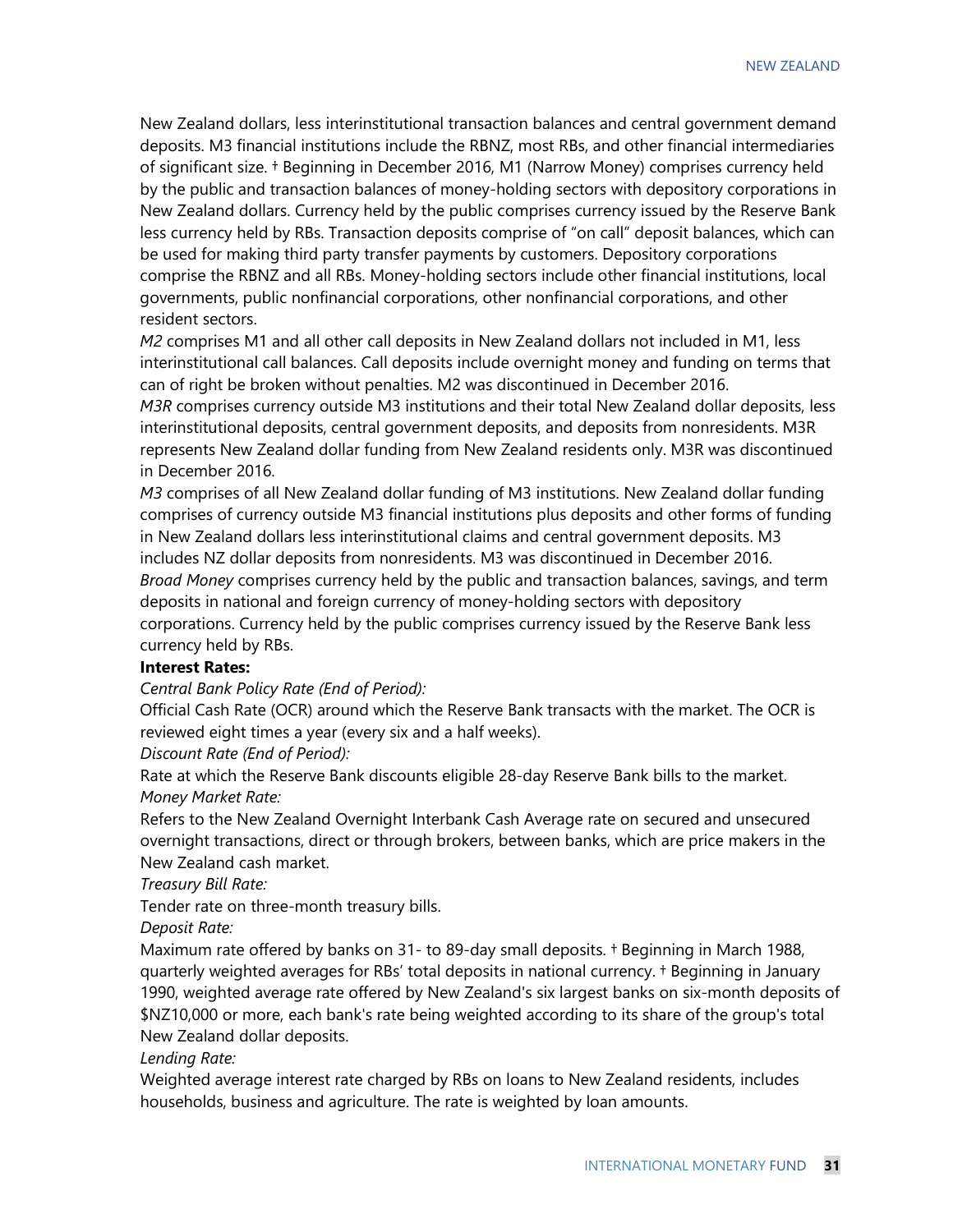#### *Government Bond Yield:*

Yield on government bonds. † Beginning in January 1987, rate on the five-year 'benchmark' bond, a specific bond selected by the Reserve Bank to provide a representative five-year government bond rate.

#### **Prices, Production, Labor:**

#### *Share Prices (End of Period):*

Share price index, base 1960. † Beginning in January 1961, share price index, base November 1978. † Beginning in January 1967, general index on shares, base January 1968. † Beginning in June 1986, gross index calculated by the New Zealand Stock Exchange, base June 1986. All shares of all public companies listed on the New Zealand Stock Exchange are contained within the index. Payments of a dividend, rights issues, cash issues, and the flotation of new companies each have a neutral effect on the index.

#### *Producer Prices:*

Source: Statistics New Zealand. Weight Reference Period: fourth quarter 2010; Coverage: has two types of indexes: the *outputs indexes* which measure changes in the prices received by producers and the *inputs indexes* which measure changes in the cost of production (excluding labor and capital costs); Number of Items in the Basket: approximately 13,000 individual commodity items are surveyed from about 3,000 respondents; Basis for Calculation: since March 1996, the PPI has been produced using industry groups defined by the Australian and New Zealand Standard Industrial Classification (ANZSIC).

#### *Consumer Prices:*

Source: Statistics New Zealand. Weight Reference Period: second quarter 2006; Geographical Coverage: all resident households living in permanent dwellings; Number of Items in the Basket: expenditure weight index are derived from 2300 HES expenditure items group to about 360 items in the CPI regimen; Basis for Calculation: the annual Household Economic Survey (HES). *Labor Cost Index:*

The index includes salaries and wage rates, overtime wage rates, and some nonwage laborrelated costs like annual leave, medical insurance, and low-interest loans. It covers all employees aged 15 years and over in all occupations and all industries except domestic services. *Manufacturing Production:*

Data are sourced from the OECD database. Index of manufacturing gross domestic product, base 1995-96, year beginning April 1.

*Manufacturing Employment:*

Statistics New Zealand data on persons employed in manufacturing.

#### **International Transactions:**

All data on trade are from Statistics New Zealand. The index series are of the chain-linked Fisher Ideal type, base second quarter 2002. The merchandise export indexes are calculated using NZ dollar f.o.b.-values. The merchandise import indexes use NZ dollar v.f.d.-values (represent the value of goods excluding the cost of freight and insurance). Prior to the September 2003 quarter, the merchandise import indexes used c.i.f.-values.

*Volume of Exports:*

Statistics New Zealand Fisher index of volume of exports, base July 1988-June 1989. *Butter:*  Statistics New Zealand data reported in thousand metric tons.

*Volume of Imports:*

Statistics New Zealand Fisher index of volume of imports, base July 1988-June 1989. *Balance of Payments:*